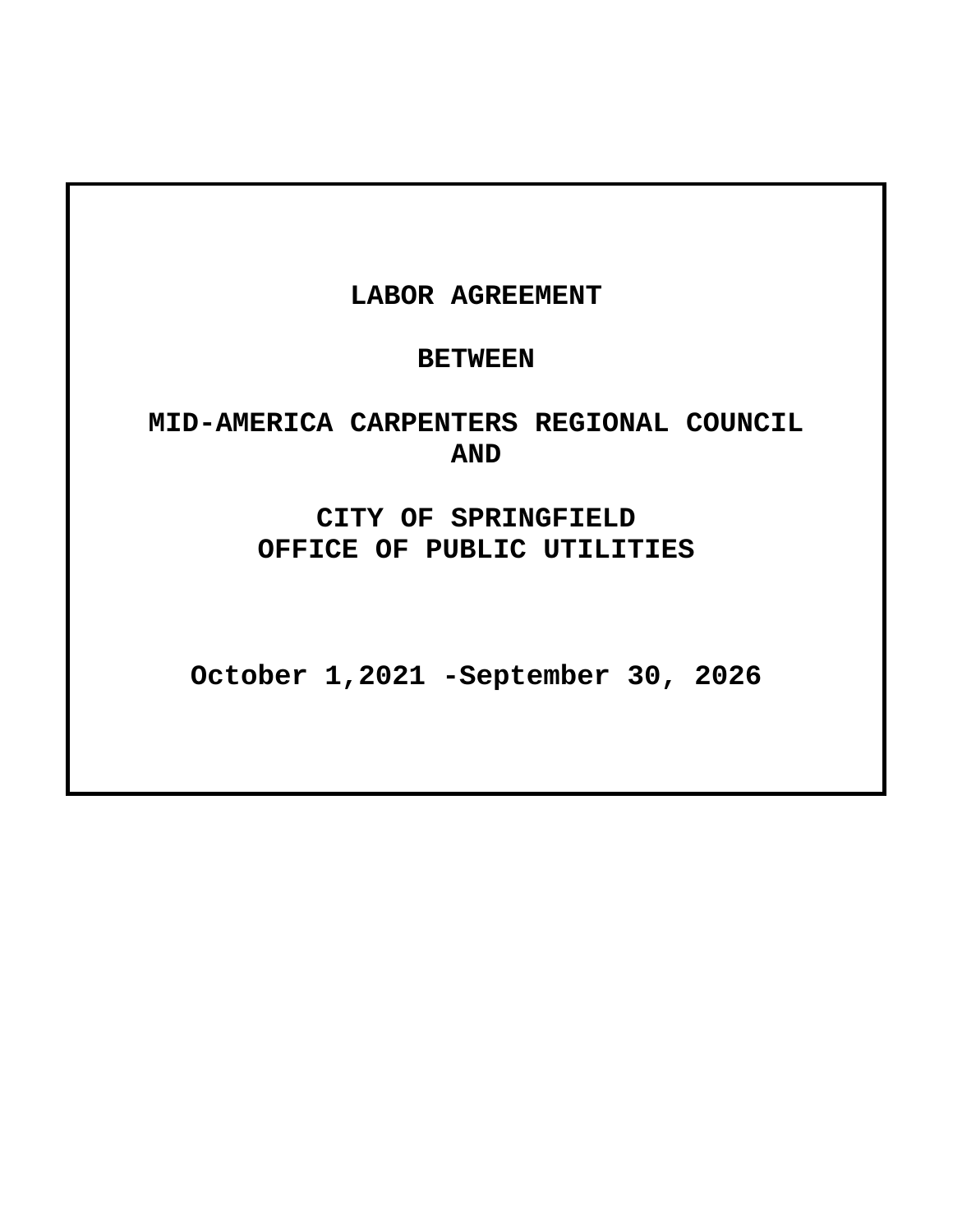## **CONTENTS**

#### **ARTICLE PAGE**

| I.    |                                        |
|-------|----------------------------------------|
| II    |                                        |
| TTT   |                                        |
| IV.   |                                        |
| V     |                                        |
| VI    |                                        |
| VII   | Hours of Work and Overtime 10          |
| VIII  |                                        |
| TX.   | General Working Conditions 13          |
| X     |                                        |
| ΧI    | Leaves of Absence 18                   |
| XTT   |                                        |
| XIII  |                                        |
| XIV   | Entire Agreement of the Parties 26     |
| XV    | Invalidity and Severability 27         |
| XVI   |                                        |
| XVII  |                                        |
| XVIII | Temporary Assignment 28                |
| XIX   | Labor Management Meetings 28           |
| XX    |                                        |
| XXT   |                                        |
| XXII  |                                        |
| XXIII |                                        |
| XXIV  | Duration, Amendment and Termination 33 |
|       |                                        |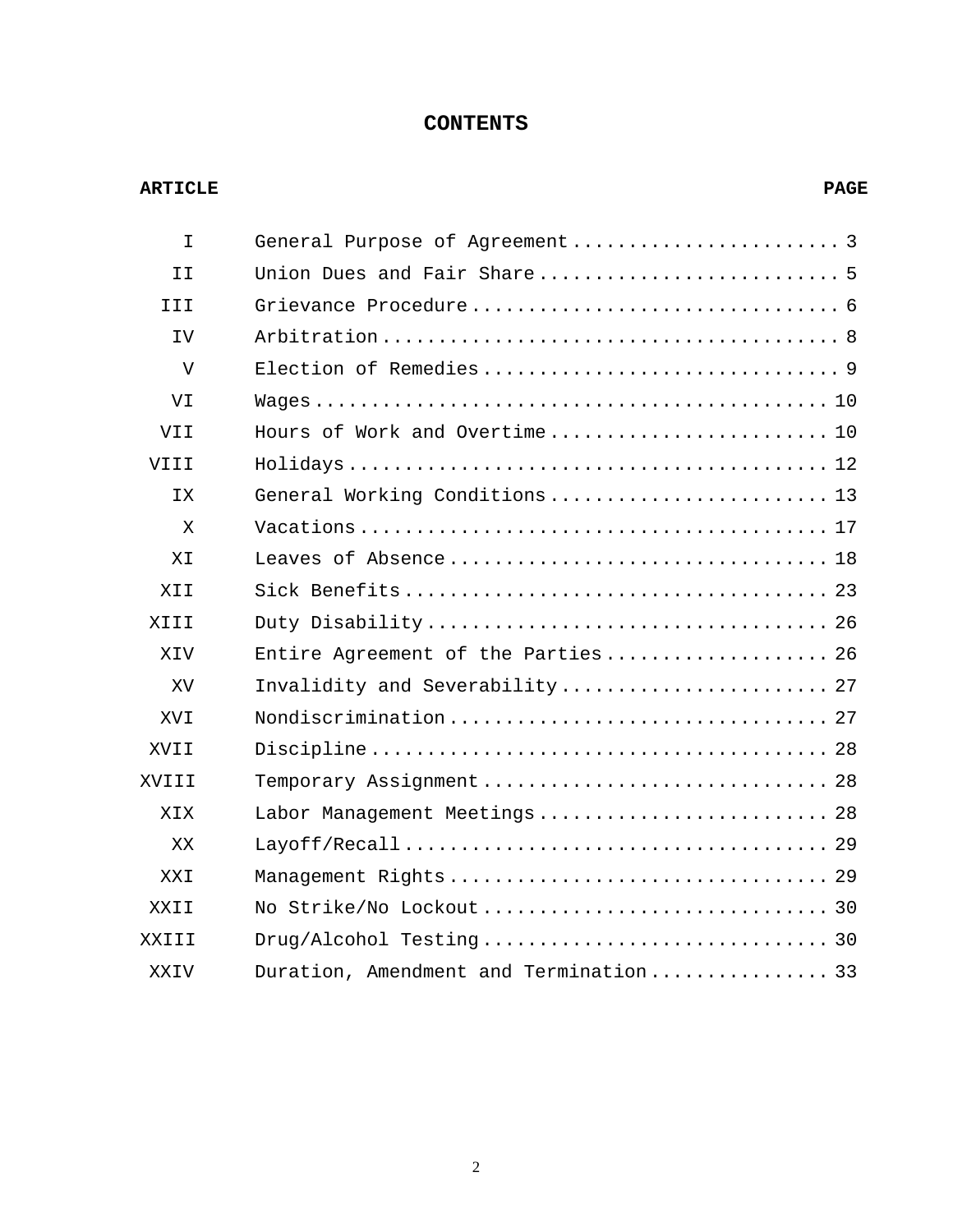#### LABOR AGREEMENT

This is a written Labor Agreement, (hereinafter referred to<br>as "Agreement") reached between the authorized as "Agreement") reached between the authorized representatives of THE CITY OF SPRINGFIELD, OFFICE OF PUBLIC UTILITIES, SPRINGFIELD, ILLINOIS, (hereinafter referred to as "The Employer") and LOCAL UNION NO. 270 MID-AMERICA CARPENTERS REGIONAL COUNCIL.

#### ARTICLE I GENERAL PURPOSE OF AGREEMENT

- SECTION 1. The general purpose of this Agreement is to promote the mutual interests of the City and the Union to provide for the operation of the Utility under the methods which will further to the fullest extent possible the safety and<br>welfare of the employees, economy of welfare of the employees, economy operation, elimination of waste, quantity and<br>quality of output, and protection of output, and protection of property.
- SECTION 2. It is recognized by the Agreement to be the duty of the City and of the Union to<br>cooperate fully, individually and  $cooperative$   $fully$ ,  $individually$ collectively, for the advancement of said conditions.
- SECTION 3. Both parties hereto agree that this Agreement covers all work done by the employees of the different classifications scheduled herein, and that for the purpose of clarification of any clause that may hereafter be in question of interpretation, a statement covering the correct intent of such clause in question shall be agreed upon by both parties and attached hereto and made a part of this Agreement.
- SECTION 4. Occupational Scope. This Agreement covers all work of all branches of the trade as set forth in the Constitution of the United Brotherhood of Carpenters and Joiners of America, as the same has been interpreted from time to time, and includes, but is not<br>limited to: Carpenters and Joiners, limited to: Carpenters and Joiners,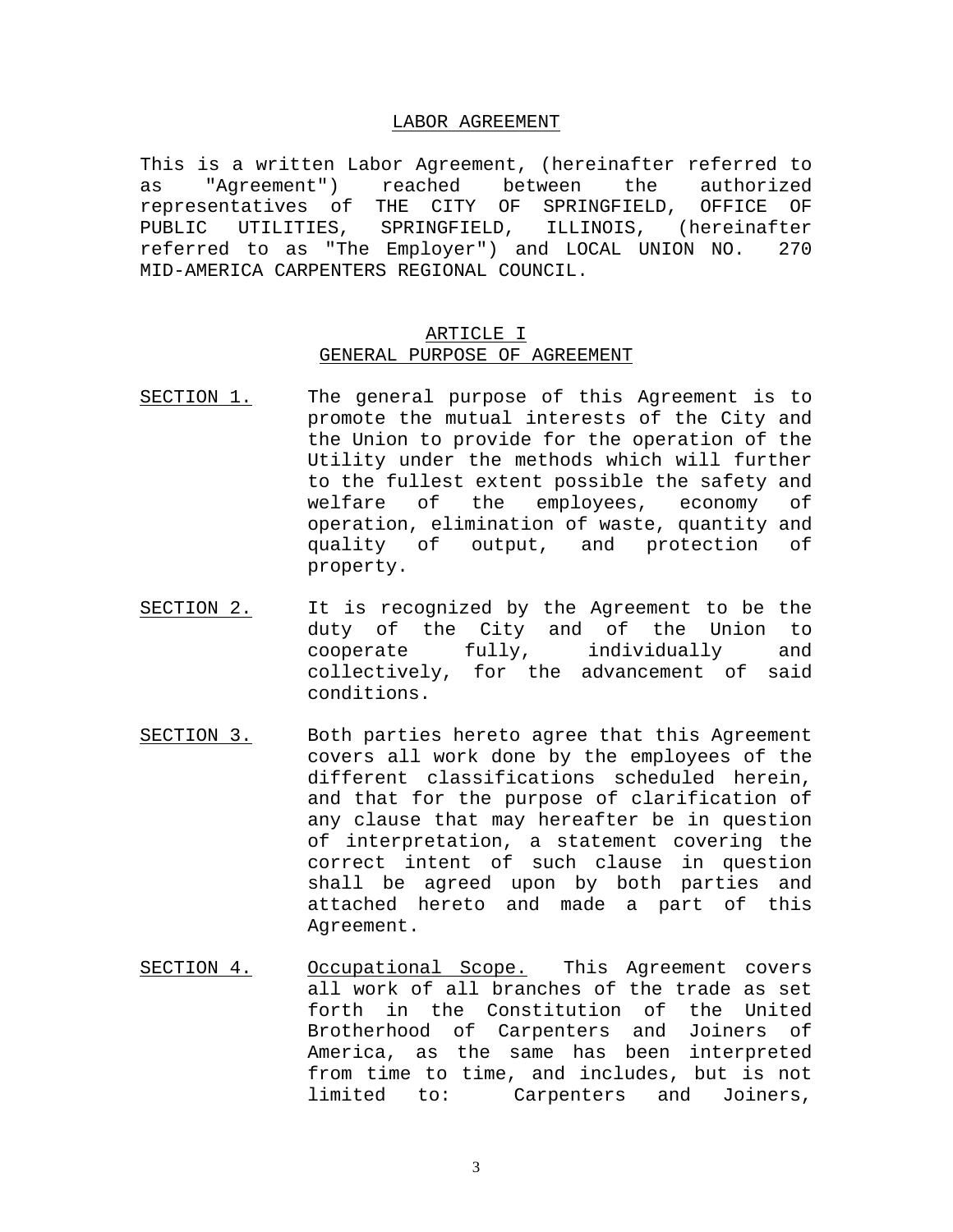Millwrights, Pile Drivers, Bridge, Dock and Wharf Carpenters, Divers, Underpinners, Timbermen and Core Drillers, Shipwrights, Boat Builders, Ship Carpenters, Joiners and Caulkers, Cabinet Makers, Bench Hands, Stair Builders, Millmen, Wood and Resilient Floor Layers and Finishers, Carpet Layers, Shingles, Siders, Insulators, Accoustic and Dry Wall Applicators, Shorers and House Movers, Loggers, Lumber and Sawmill Workers, Furniture Workers, Reed and Rattan Workers, Shingle Weavers, Casket and Coffin Makers, Box Makers, Railroad Carpenters and Car Builders, regardless of material used, and all those engaged in the operation of woodworking or other machinery required in the fashioning, milling or manufacturing of products used in the trade or engaged as helpers to any of the above divisions or subdivisions, burning, welding, rigging and use of any instrument or tool for layout work, incidental to the trade. When the term "Carpenter and Joiner" is used, it shall mean all the subdivisions of the trade.

- SECTION 5. Performance of Work by Employees in the Bargaining Unit. The employees in the Bargaining Unit and only such employees shall perform all of the work covered by this Agreement under Section 3 of this Article.
- SECTION 6. Seniority. The right to employ, discharge and promote employees in accordance with the provisions of this Agreement shall be vested in the Employer. After one (1) year of<br>continuous service, seniority shall be continuous service, seniority shall be recognized and the senior employee of Local Union No. 270 of City Water, Light and Power shall be given preference, ability and qualifications being sufficient. However, the Employer reserves the right to select the person as foreman. The first six (6) months<br>of employment shall be considered a employment shall be considered a probationary period, during which time the Employer may discharge any employee whose work is not acceptable to the Utility.

4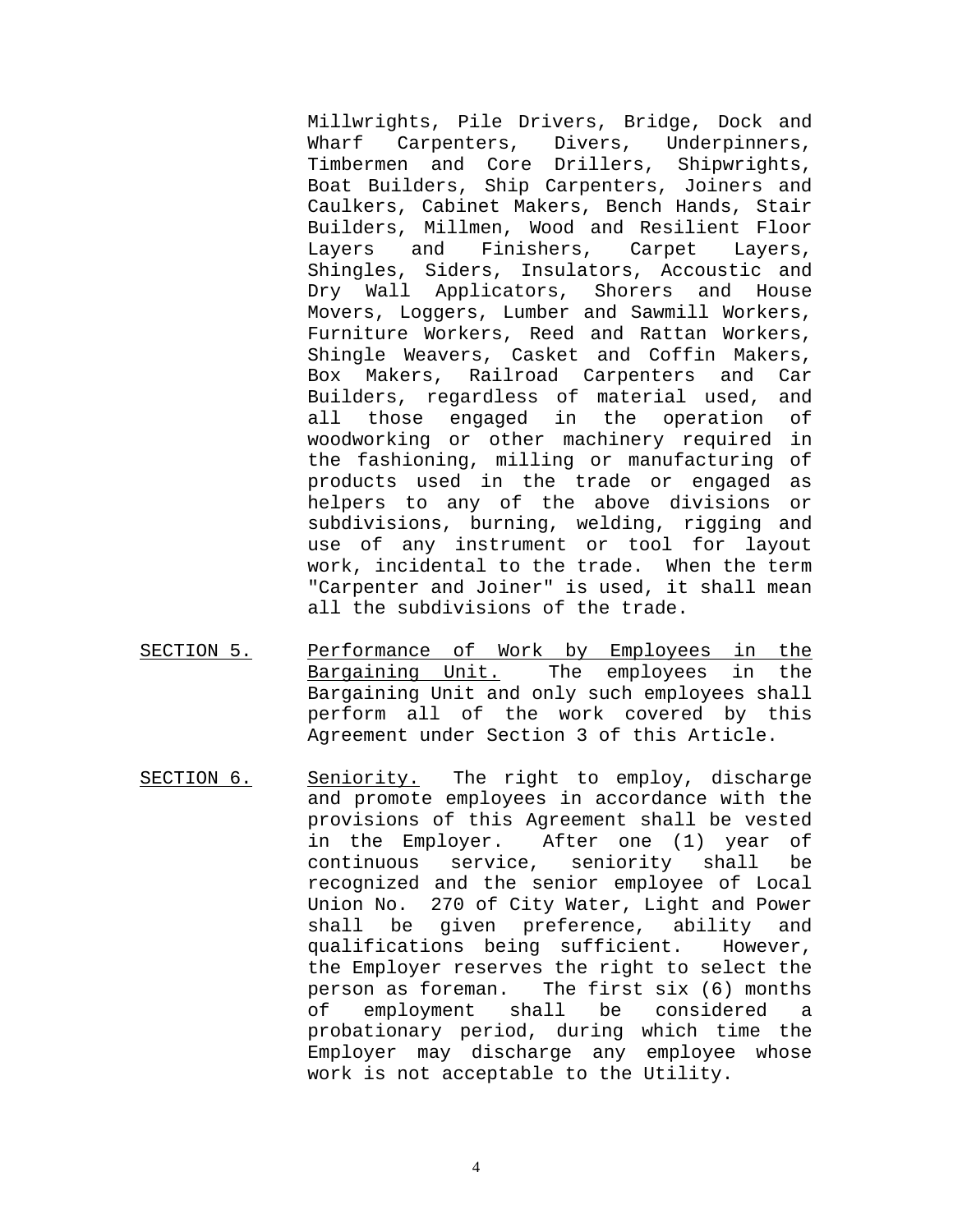#### ARTICLE II UNION DUES AND FAIR SHARE

SECTION 1. The Employer shall continue to deduct Union dues and transmit the same to the Local in the same manner as has been the practice of the parties. In the event that an employee covered by the terms of this Agreement shall<br>not voluntarily sign a check-off not voluntarily sign a check-<br>authorization or in the event that authorization or in the event that an Employee who has previously signed an authorization objects to a specific deduction or assessment, the Employer shall make an<br>involuntary check-off in the amount involuntary check-off in the amount previously certified providing the Union specifies the method used in calculation of the check-off amount to the Employer by the Secretary of the Union as the fair share amount of collective bargaining costs, which shall not exceed 85 percent of Union dues, and promptly forward such sums to the Union(s) provided such check-off is consistent with current law. Fair share deduction for new employees who do not voluntarily sign a check-off authorization shall commence within thirty (30) days after<br>the employee's start date. Should an the employee's start date. Should an Employee object to this procedure based upon bona fide religious tenets or teachings of a church or religious body of Employee is a member, that Employee may be required to pay an amount equal to his fair<br>share to a nonreligious charitable a nonreligious charit<br>mutually agreed to by organization mutually agreed to by the<br>affected Emplovee and the Union. If the affected Employee and the Union. Employee and the Union are unable to agree upon a nonreligious charitable organization, the payments may be made to any of the following organizations: The Heart Fund, Muscular Dystrophy or the American Cancer Society. The Union shall indemnify and hold harmless the Employer from any liability and costs of defense incurred by the proper compliance with the terms of this Article and Section.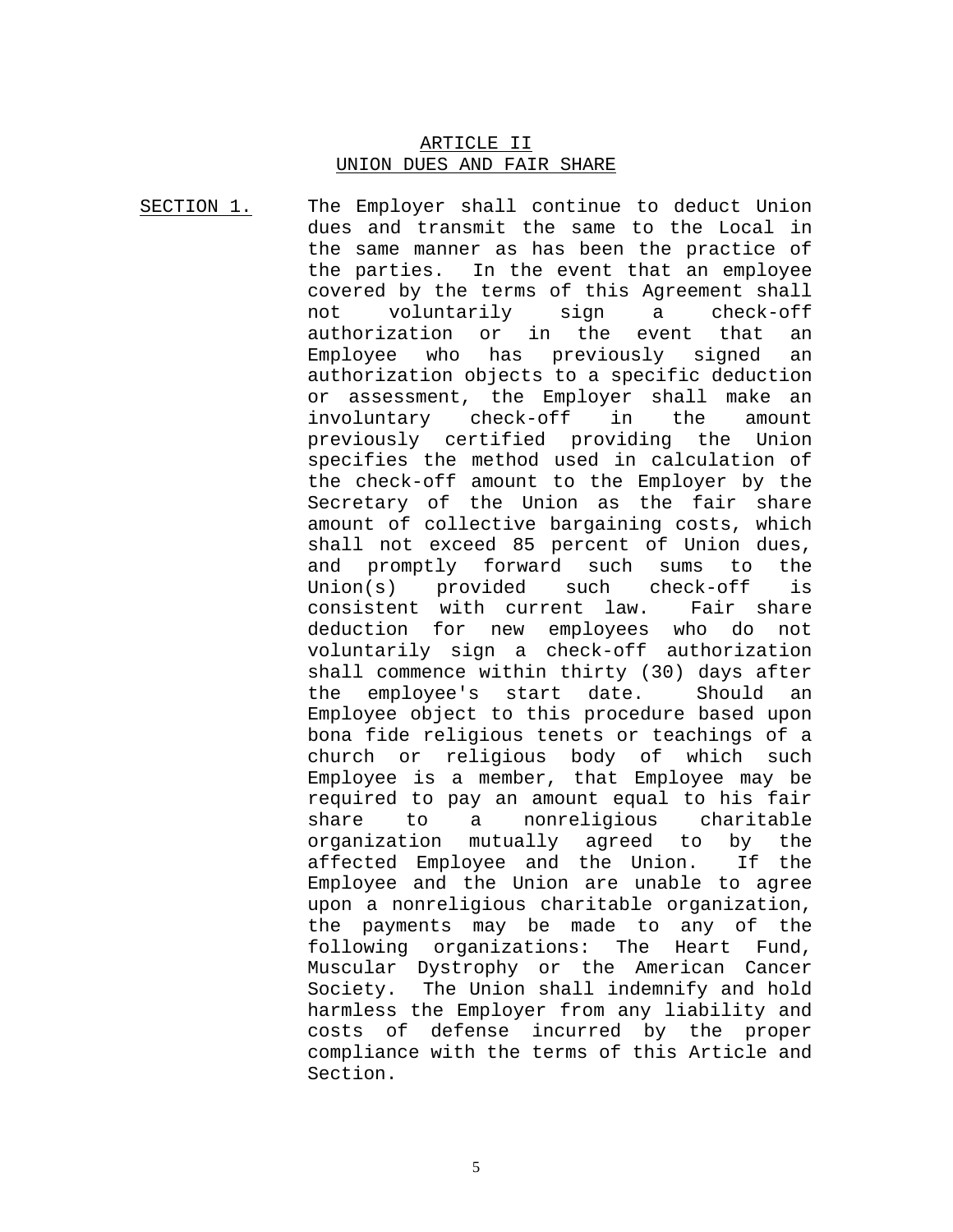- SECTION 2. The Union shall certify to the City and provide the City with satisfactory proof of the amount of the "fair share" payment and the membership dues payment at least annually.
- SECTION 3. The Employer shall pay the Union for the amounts withheld from each employee paycheck according to the current practice. A list of employees and the amount deducted from their paycheck shall be supplied to the Union.

#### ARTICLE III GRIEVANCE PROCEDURE

SECTION 1. CWLP agrees to meet with the duly accredited officers of the Local Union and/or its designees as outlined in this Section to resolve differences that may arise between the Employer and the Local Union.

> A grievance for purposes of this Agreement shall be defined to mean a complaint or dispute between the parties as to issues relating to wages, hours, terms, conditions of employment, established procedures of the parties, and the meaning, interpretation or application of this Agreement to those issues.

> The following steps shall be followed in processing a grievance under this procedure:

- Step 1. The steward on a job in case of a grievance shall take the matter up with the immediate supervisor of the Department in which the person is employed within fifteen (15) working days of the time the union and/or the employee concerned became aware of or should have become aware of the occurrence of the event giving rise to the alleged grievance.
- Step 2. If the grievance is not resolved satis-factorily within five (5)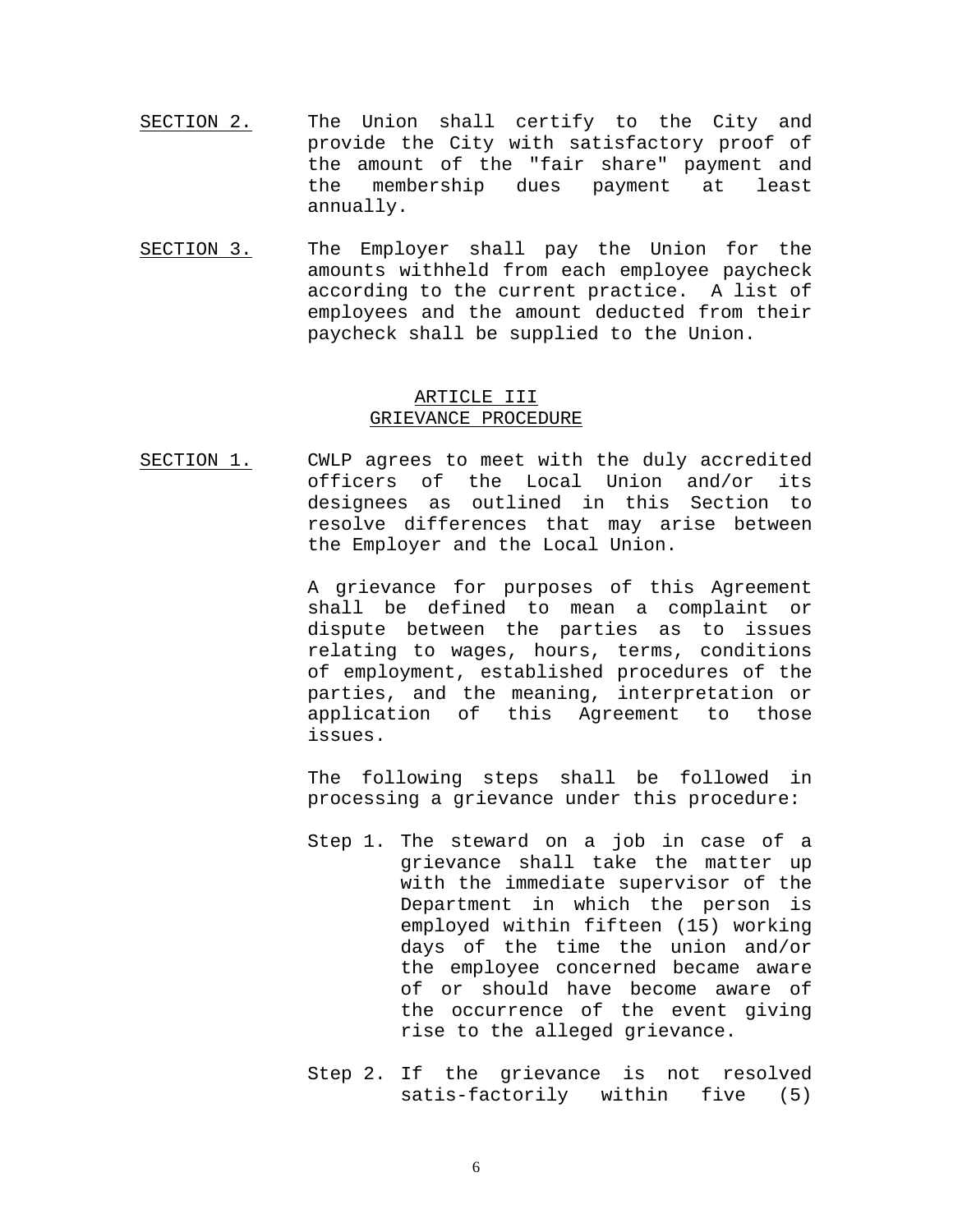working days after submission in<br>Step 1, the grievance shall be Step 1, the grievance shall submitted in writing within five (5) working days to the Manager of the Department by the Local Union.

- Step 3. If the grievance is not resolved satis-factorily within five working (5) days after submission to Step 2, the Local Union shall submit the grievance in writing within five (5) working days to the General Manager or his designee.
- Step 4. If the grievance is not resolved satisfactorily at Step 3 within ten (10) working days after submission, then either party may submit the matter to arbitration according to the procedures set forth in Article IV. Such an appeal must be filed within twenty (20) working days after receipt of the decision of the General Manager or within twenty (20) working days after such decision was due.

A grievance which is not processed within the requisite time limits shall be deemed to be accepted according to the Employer's last grievance response. Grievances may be withdrawn at any step of the grievance procedure.

The time limits at any step may be extended by written mutual agreement of the parties.

SECTION 2. Nothing in this Agreement prevents an employee from presenting a grievance to the Employer and having the grievance heard and settled without the intervention of the Union; provided that the Union shall be afforded the opportunity to be present at such conference and that any settlement made shall not be inconsistent with the terms of the agreement in effect between the Employer and the Union.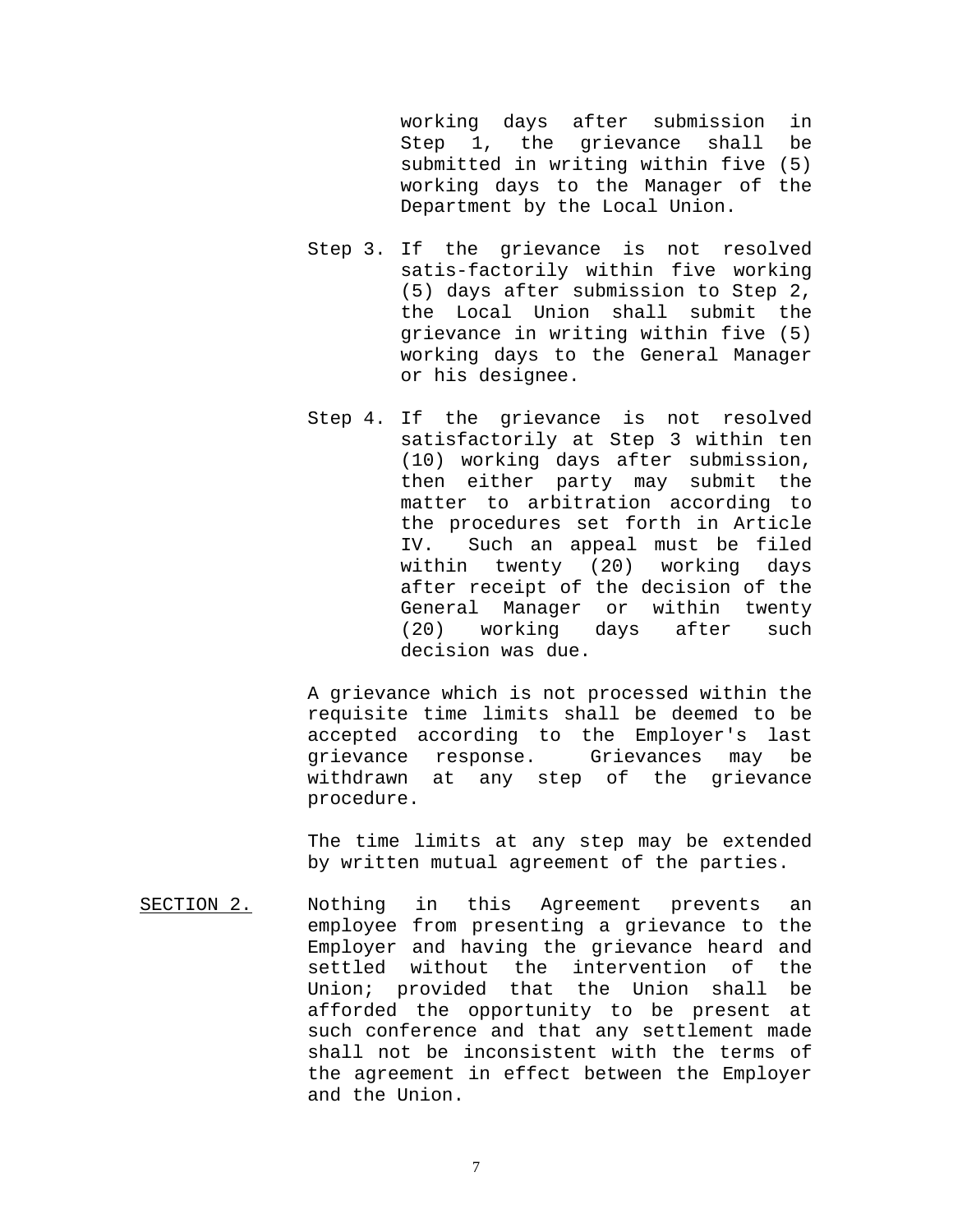- 1. The Employer must notify the Union of the<br>dates and times of all meetings meetings concerning such grievance.
- 2. If the Union contends that a settlement of such grievance is inconsistent with the contract or established procedures of the parties, the Union may file a grievance of its own.
- 3. Only the Union shall have the right to refer grievances to arbitration under the Agreement.

#### ARTICLE IV ARBITRATION

- SECTION 1. If the representatives of the Employer and of the Local Union are unable to resolve the grievance, then the grievance may be referred to arbitration in accordance with the procedures outlined below.
- SECTION 2. If unable to reach an agreement on an arbitrator, the parties shall request the American Arbitration Association (AAA) or the Federal Mediation & Conciliation Service (FMCS) to supply a list of seven arbitrators. The parties shall alternately strike the names of three (3) arbitrators, with a coin flip being used to determine who strikes the first name. The person whose name remains shall be the arbitrator, provided that either party, before striking any names, shall have the right to reject one (1) panel of<br>arbitrators. The arbitrator shall be arbitrator shall be notified of his selection by a joint letter from the employer and the union, requesting that he set a time for the hearing, subject to the availability of the employer and union<br>representatives. Mothing herein shall representatives. preclude the parties from meeting at any time after the list of arbitrators has been requested and prior to the convening of the hearing in a further attempt to resolve the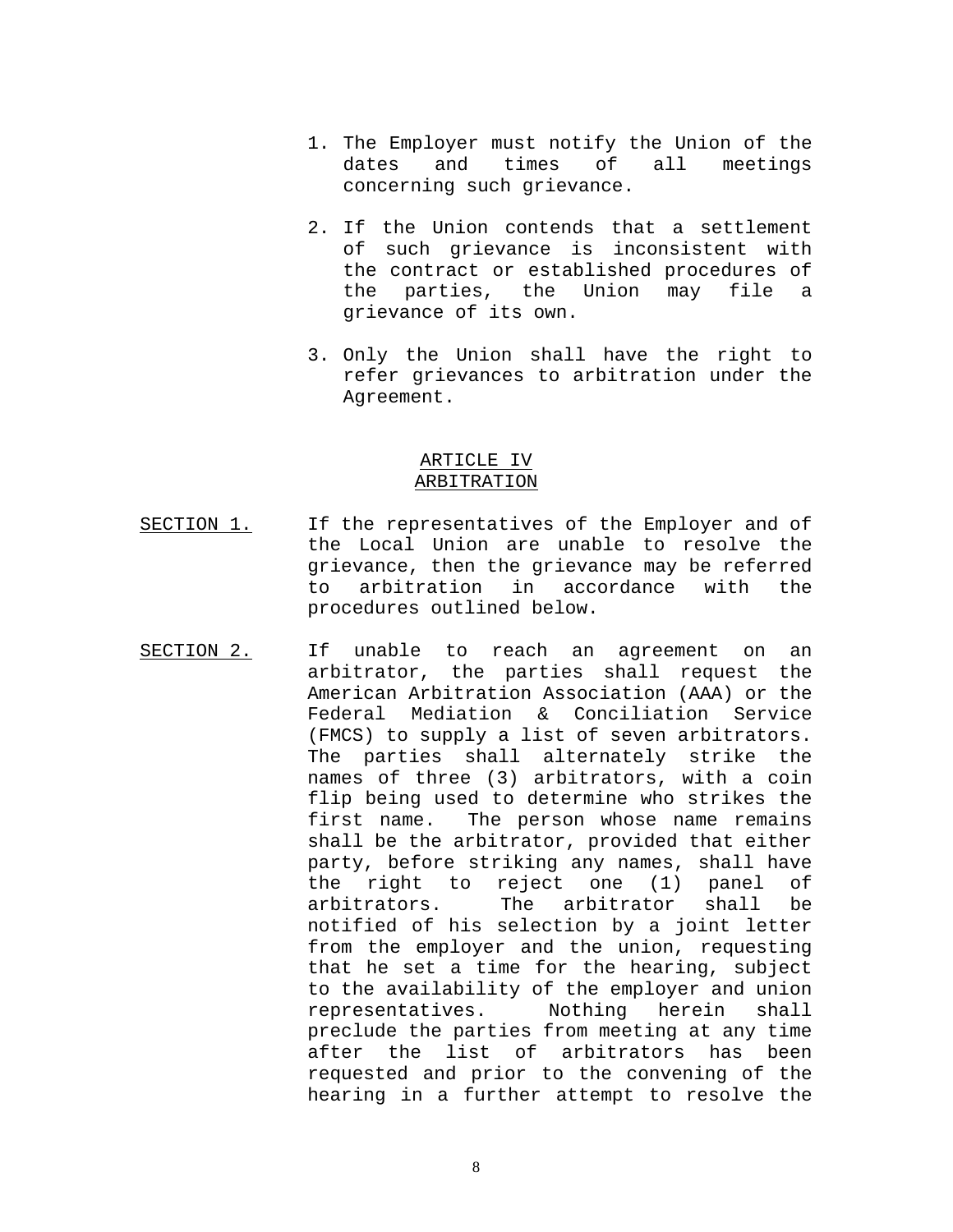grievance. In any case, work shall proceed under this Agreement.

The arbitrator shall have no power to amend, modify, nullify, ignore, add to or subtract from the provisions of this Agreement. The arbitrator shall decide only the specific issue(s) submitted to him and, if a violation of the terms of this Agreement is found, shall fashion an appropriate remedy. The parties hereto agree that the decision of the arbitrator shall be final and binding on the parties hereto.

SECTION 3. The fees and expenses for the arbitrator's services, if any shall be borne by the Employer if the arbitrator fully sustains the<br>Union's grievance; by the Union if the Union's grievance; by the Union if the<br>arbitrator fully denies the Union's arbitrator fully grievance; and divided equally if the arbitrator sustains in part and denies in part. The arbitrator shall specify in his award how his fees and expenses shall be borne. Each party shall be responsible for compensating its own representatives and witnesses, and purchasing its own copy of the written transcript; however, the cost of the arbitrator's copy shall be borne as provided for the fees and expenses of the arbitrator.

#### ARTICLE V ELECTION OF REMEDIES

SECTION 1. The City, the Local Union, and the employees covered by the terms of this Agreement agree that if a dispute or difference arises<br>concerning the interpretation and/or concerning the interpretation application of the wages, hours and terms and conditions of employment in the Agreement (except disputes or differences involving discipline and/or discharge), that the Steps<br>and provisions in the Grievance and the Grievance and Arbitration Articles shall be the exclusive procedures for resolving the dispute or<br>difference. If a dispute or difference If a dispute or difference arises concerning discipline and/or

9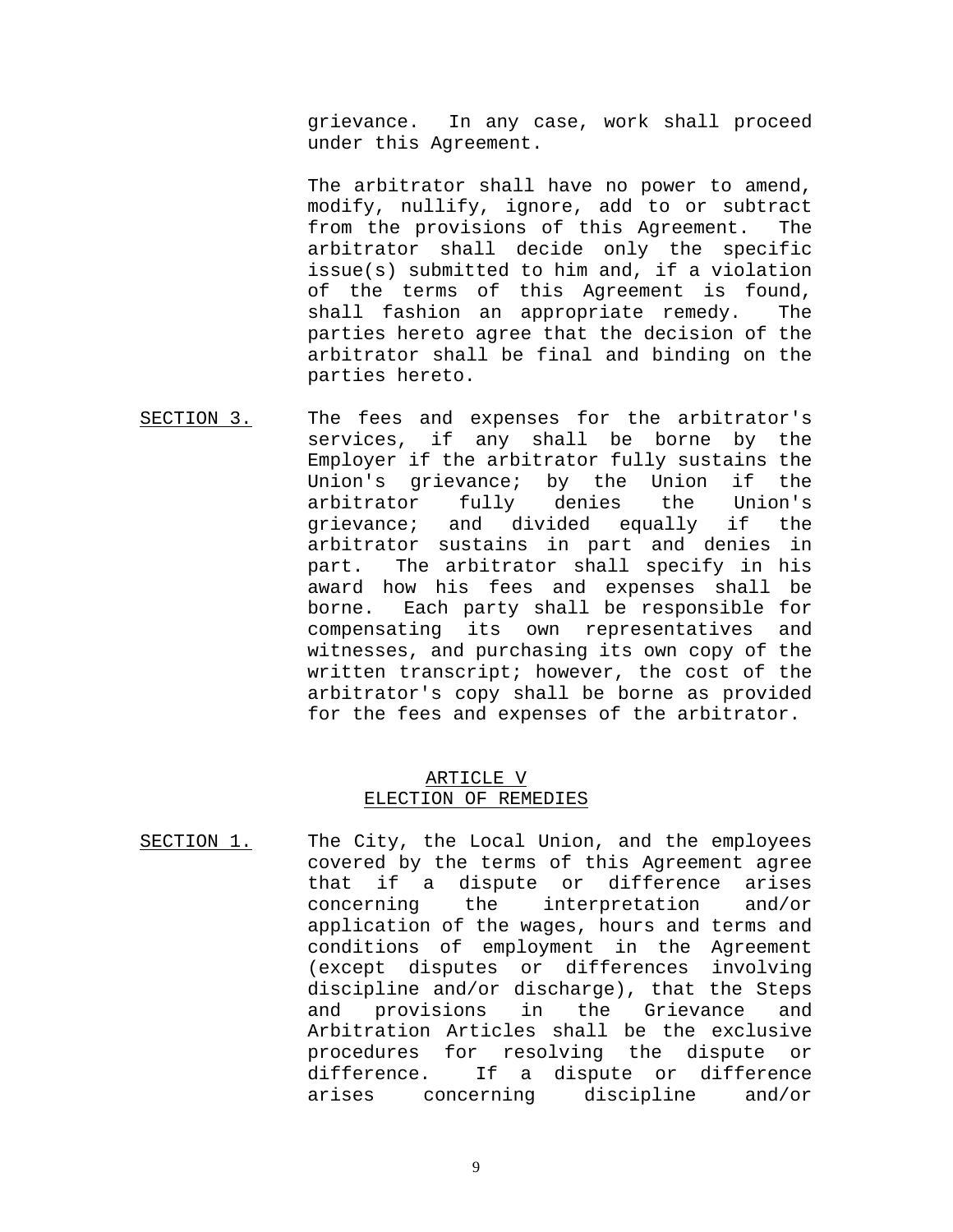discharge, the employee shall elect to have the matter processed under the provisions of<br>either the grievance and arbitration arbitration procedure in this Agreement or procedures applicable under the City of Springfield Employment Policies; and, after selecting one of the two procedures, shall be deemed to have waived his rights under the other procedure.

#### ARTICLE VI WAGES

- SECTION 1. Employees shall be paid as set forth in Appendix A of this agreement. Paychecks shall be issued through direct deposit to employees to an institution of their choosing.
- SECTION 2. Journeymen hired on a temporary basis shall be paid the prevailing rate for their classification, including Pension and Welfare contributions, as certified by the Illinois Department of Labor for Sangamon County. Temporary employees will not be eligible for any other benefits provided for in this Agreement.

#### ARTICLE VII HOURS OF WORK AND OVERTIME

- SECTION 1. Eight (8) consecutive hours between the hours of 7:00 a.m. and 3:30 p.m. shall constitute a day's work. Lunch will normally be from 12:00 p.m. to 12:30 p.m. unless operational needs dictate otherwise; such as early start times set by management after discussion with the Business Representative. Thirty (30) minutes shall be allowed for a lunch period. Lunch will be taken at the job site or the nearest available facility at the Utility<br>within a five (5) minute drive. Forty (40) within a five  $(5)$  minute drive. hours shall constitute a normal work week.
- SECTION 2. The employer may change the hours of work if other crafts that carpenters are working with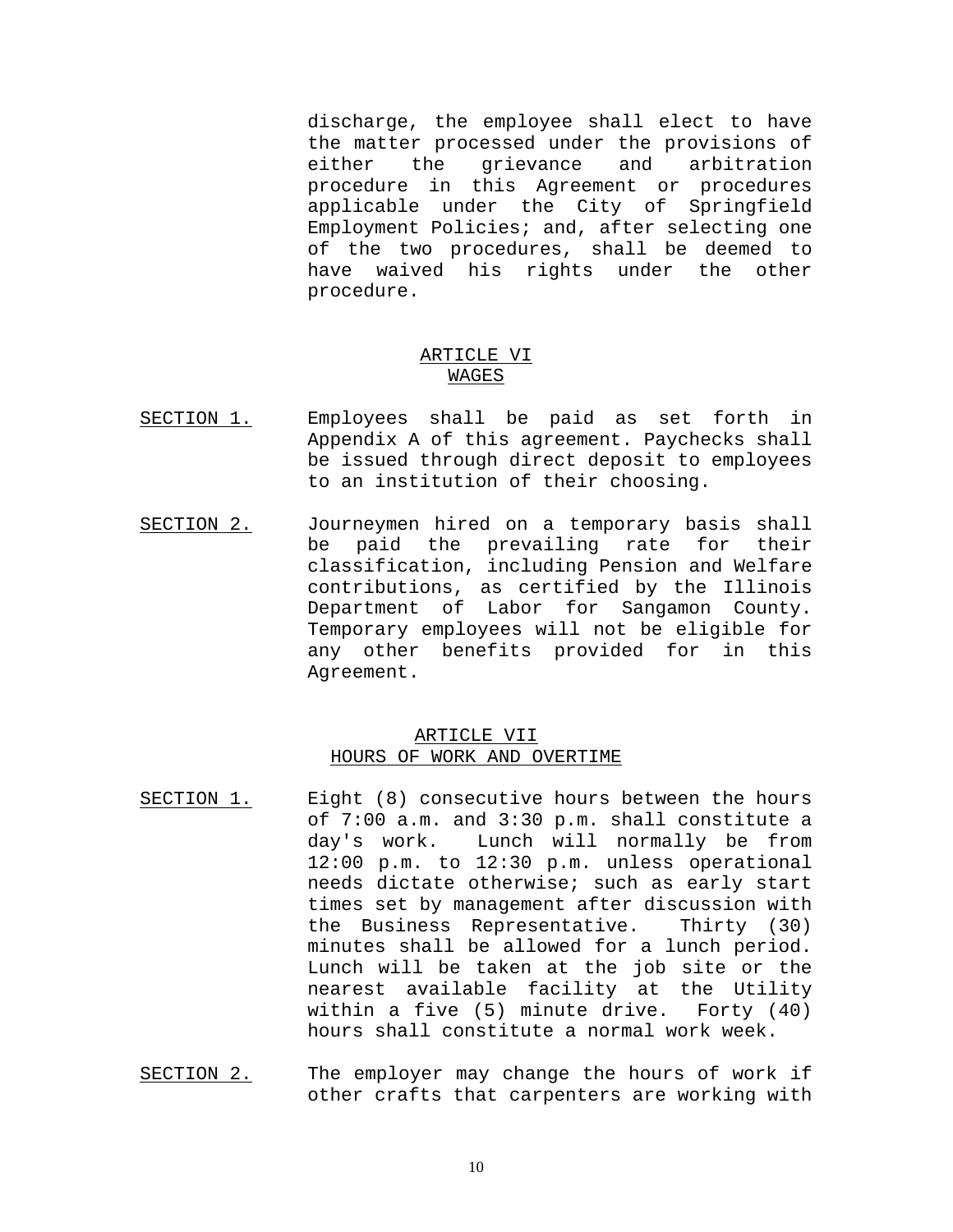have different hours. These hours of work should be the same as the other crafts, and the change in hours of work shall be by mutual agreement of the parties.

- SECTION 3. All employees shall receive their hourly rate of pay for moving from one job to another during working hours.
- SECTION 4. All regular overtime shall be paid for at the rate of time and one-half. Effective October 1, 2012, all emergency overtime work shall<br>be paid at the double-time rate. Emergency be paid at the double-time rate. overtime shall be defined as any overtime work employees are asked to perform without having at least four (4) hours advance notification of such work, with the following exception: work during an employees regular lunch period. It is also understood that the four (4) hours notification shall not apply on a regular work day when the Employer gives notification of work to the employee any time prior to the lunch period. All work on Sundays or Holidays shall be at the double time rate.

In the event an employee is required to work in excess of eight (8) hours in any workday or forty (40) hours in any workweek, the employee shall receive time and one-half the employee's regular hourly rate.

A minimum of four (4) hours at double time rate shall be paid to all employees who are required to report to work two (2) or more<br>hours before reqular starting time. If hours before regular starting time. required to report less than two (2) hours before start, they shall receive double time pay until the regular starting time. These provisions shall not apply if the early start time has been set as provided for in Section 1 of this Article.

Effective October 1, 2015, all overtime worked by employees hired on or after October 1, 2015 shall be paid at the time and one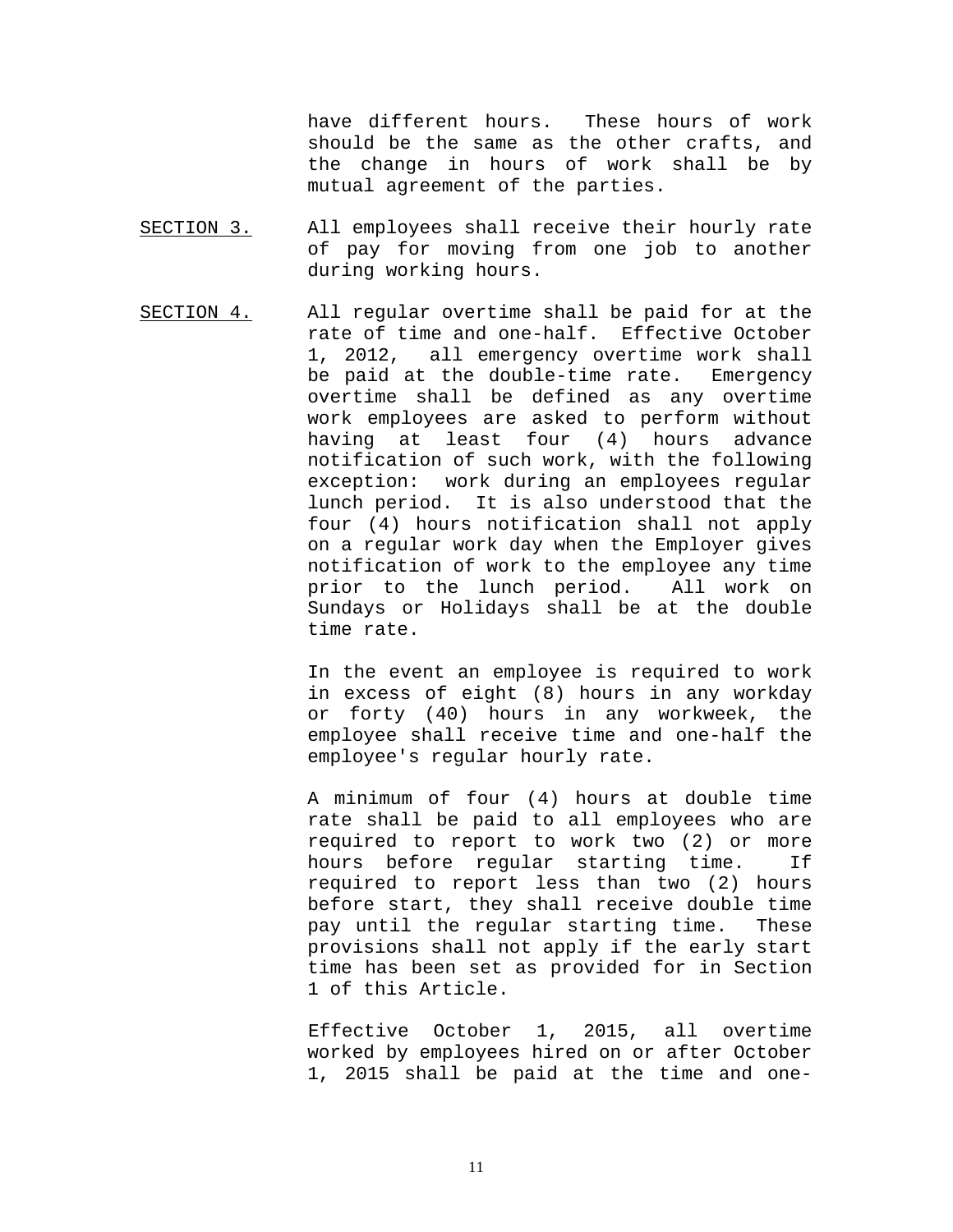half rate, except for Sundays and holidays shall be paid at the double time rate of pay.

SECTION 5. All emergency overtime work shall be paid at<br>the double-time rate. Emergency overtime the double-time rate. work shall be defined as any overtime work employees are asked to perform without having at least four (4) hours advance notification of such work, with the following exception: work during an employee's regular lunch<br>period. It is also understood that the four It is also understood that the four (4) hours notification shall not apply on a regular work day when the Employer gives notification of work to the employee any time prior to the lunch period.

> Effective October 1, 2015, all overtime worked by employees hired on or after October 1, 2015 shall be paid at the time and onehalf rate, except for Sundays and holidays shall be paid at the double time rate of pay. Any overtime hours or emergency overtime hours may be used as comp time.

#### ARTICLE VIII HOLIDAYS

SECTION 1. Employees working on holidays shall be paid at the rate of eight (8) hours straight time for the holiday, plus the rate of double time<br>for the actual hours worked. Employees who for the actual hours worked. do not work on holidays shall receive the rate of straight time for that day. Holidays shall include: New Year's Day, Martin Luther King's Birthday (third Monday in January), Lincoln's Birthday, Good Friday, (Easter Sunday shall be treated as a paid holiday, similar to the above days for the employees who are regularly assigned shift work), Memorial Day, Fourth of July, Labor Day, Veteran's Day, Thanksgiving Day, Friday after Thanksgiving, Christmas Eve, and Christmas. Employees who are regularly assigned to work shifts will observe all holidays on the day on which they fall. Other employees will observe all holidays on the day on which they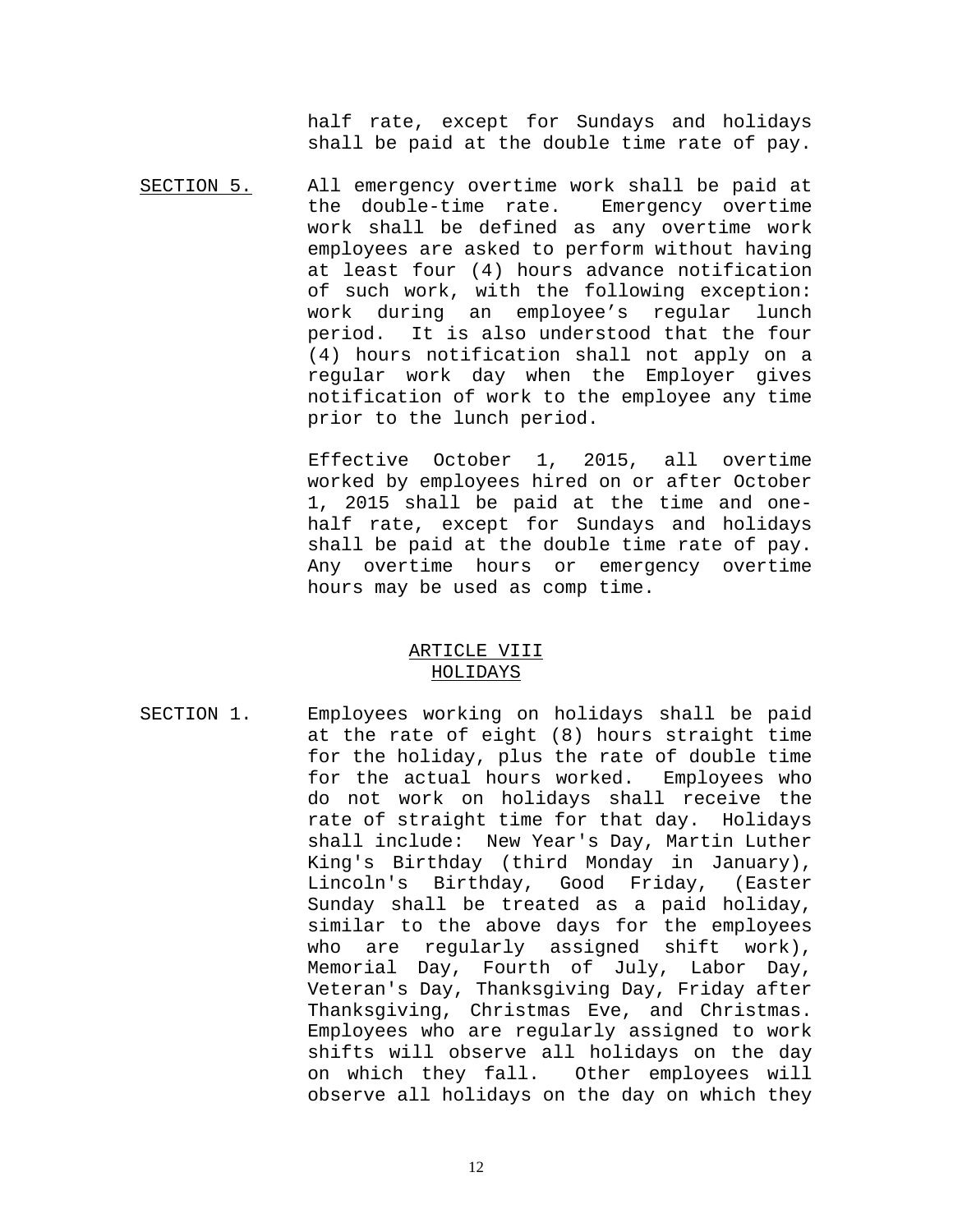fall or are legally celebrated. It is also agreed that should a holiday fall on a Saturday, the preceding Friday shall be celebrated by all employees who do not work Saturday, except as otherwise noted in this Agreement. When Christmas falls on Saturday, Thursday and Friday will be celebrated as Christmas Eve and Christmas. When Christmas falls on a Sunday, Friday and Monday will be celebrated as Christmas Eve and Christmas. When Christmas falls on a Monday, Monday and Tuesday will be celebrated as Christmas Eve and Christmas. A holiday schedule will be posted each calendar year.

On Labor Day no line or construction work shall be prearranged except as may be necessary to prevent danger to life or damage to property.

#### ARTICLE IX GENERAL WORKING CONDITIONS

- SECTION 1. When three (3) or more employees are employed, the Employer shall select one of them as Foreman. When the Foreman is absent for 3 or more consecutive days, the Employer shall select one employee as Temporary Foreman. When the Foreman is scheduled to be absent for 5 or more consecutive work days, one employee will be designated as Temporary Foreman beginning the first day of the Foreman's scheduled absence.
- SECTION 2. All members of the Union shall leave the Utility tool house on the job site at the regular starting time, and shall cease work in time to return to the tool house by the regular quitting time; at no time shall the time allowed be less than five (5) minutes. Management, after discussion with the Foreman, shall determine the time necessary for the return trip.
- SECTION 3. The time going to and from the tool house and that part of the job site where work is in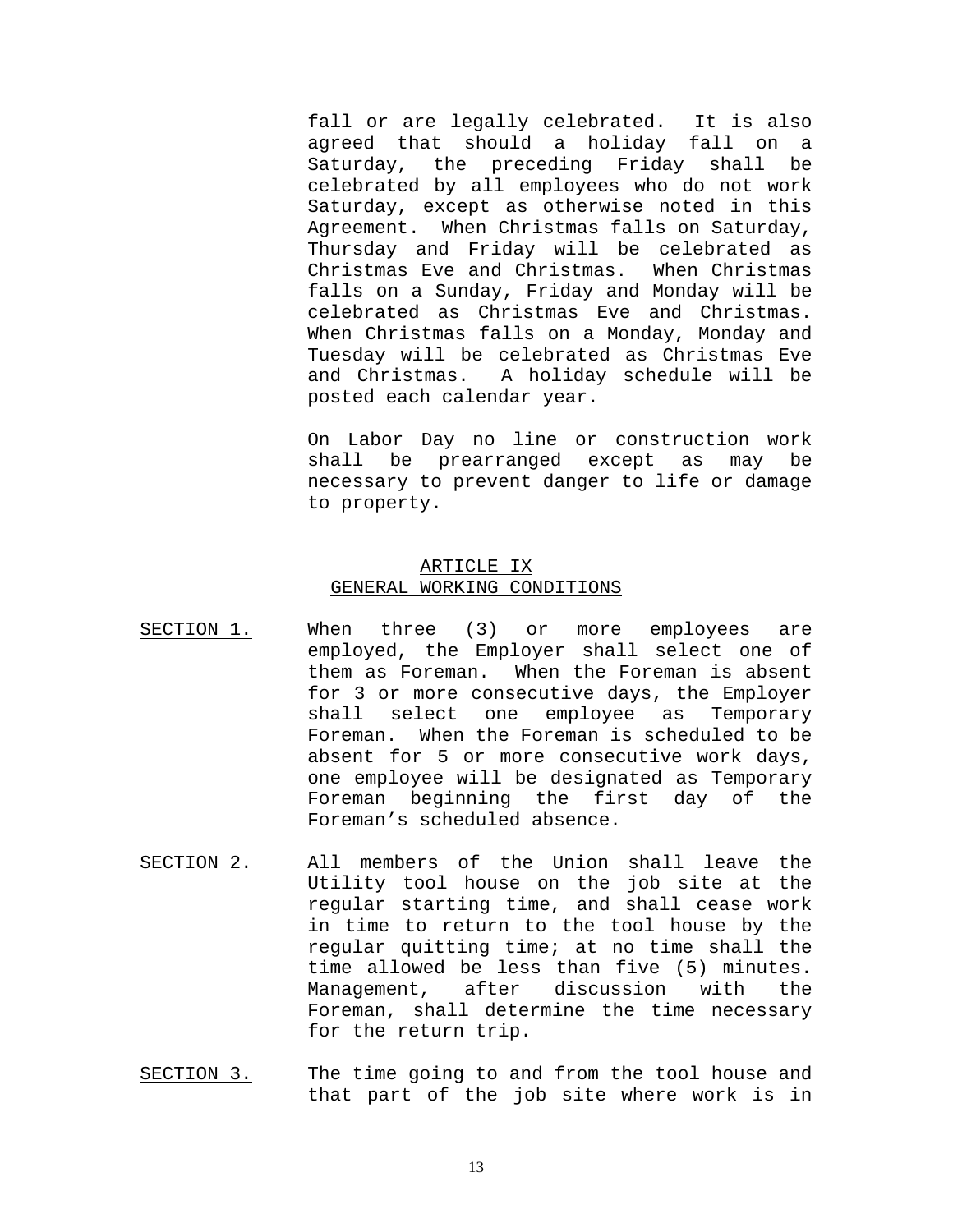progress shall be considered as part of the working day.

- SECTION 4. In the event of a time clock or check system is ever set up on a job, members shall check in and out on the Employer's time.
- SECTION 5. The Employer is to furnish conveyances for all carpenter tools and employees being moved from one job to another or a distance of more than one hundred (100) yards from the tool house.
- SECTION 6. No carpenter tools other than the standard hand tools found in the average carpenter tool box shall be furnished on any job by any employees covered by this contract.

Employees covered under this Agreement shall provide the Utility with a list of personal tools that are being used on the job. This list will be verified by the Union Steward and the Super-intendent in charge and copies maintained by the Superintendent and the Union Steward. Any additions or deletions from this list must be brought to attention of the Union Steward and the<br>Superintendent in order to update the Superintendent in order to update employee's tool list.

Broken, lost or stolen tools shall be replaced by the Utility upon review by the Union Steward and Superintendent in charge where the parties agree to replace these<br>tools. Tools found to be lost, stolen or Tools found to be lost, stolen or broken due to carelessness or negligence will be the responsibility of the employee.

SECTION 7. Men shall not be required to work outside in severe cold, stormy, or rainy weather, except such work as is necessary to carry on regular continuous service. The Superintendent shall be the judge of work to be performed in order to maintain continuous service. Work performed in severe weather shall be paid at the time and one-half rate of pay for the amount of time worked in severe weather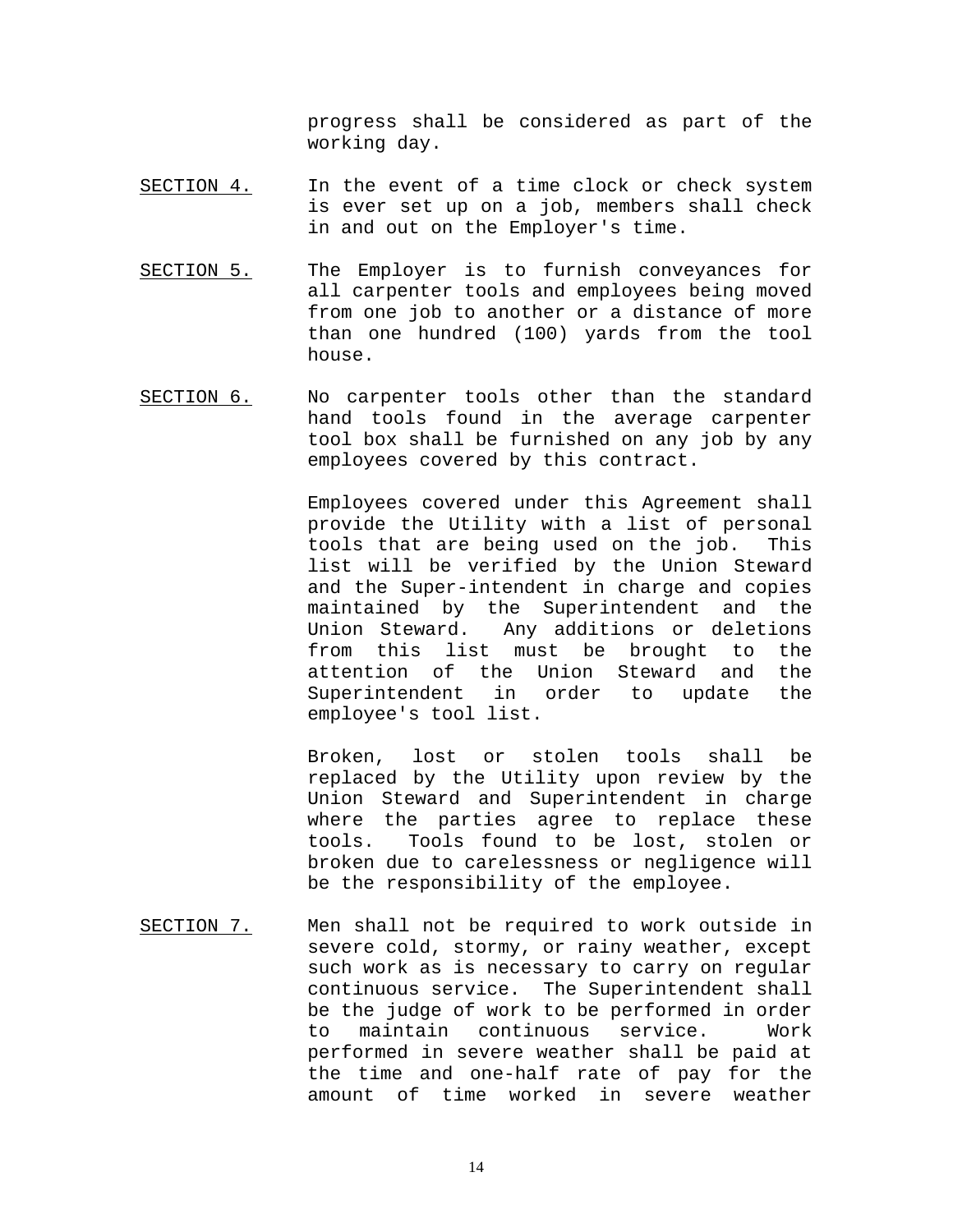conditions, not including travel time to and from the job site. Severe cold weather shall be defined at 5°F. or below. A wind velocity of one mile per hour shall be the equivalent of minus one-half degree; e.g. 10°F. with<br>wind velocity of 20-miles per hour is wind velocity of 20-miles per hour is equivalent to 0°F. Intermittent gusts of wind shall not be considered severe cold weather when it is 15°F. or above regardless of wind velocity. Temperature and wind velocities of the Weather Channel shall be<br>used. This cold weather clause shall not This cold weather clause shall not apply when Carpenters are required to work with other crafts and these other crafts are working in the weather.

- SECTION 8. All power drive tools, special tools such as mitre boxes, and necessary equipment for keeping tools in proper condition, such as emery wheels, files, etc., shall be furnished by the Utility.
- SECTION 9. The Utility will supply employees covered by this memorandum three (3) summer and three (3) winter uniforms of Carhartt quality on April 1 and October 1, respectively, each year. Additionally, when required to work in cold weather, a set of insulated coveralls will be issued to employees and replaced only on an as needed basis when coveralls are worn out and the pair of used and worn coveralls are turned in.
- SECTION 10. The Employer shall provide one hundred percent (100%) of safety shoes or boots. Employees are required to wear these boots at all times. These boots shall be replaced on an as needed basis only upon return of the damaged or worn out boots and only if the Employer agrees on the need for replacement. Replacement of said boots shall be from the<br>approved list maintained at the Safety approved list maintained Office. The safety shoes or boots will not be picked up on City time.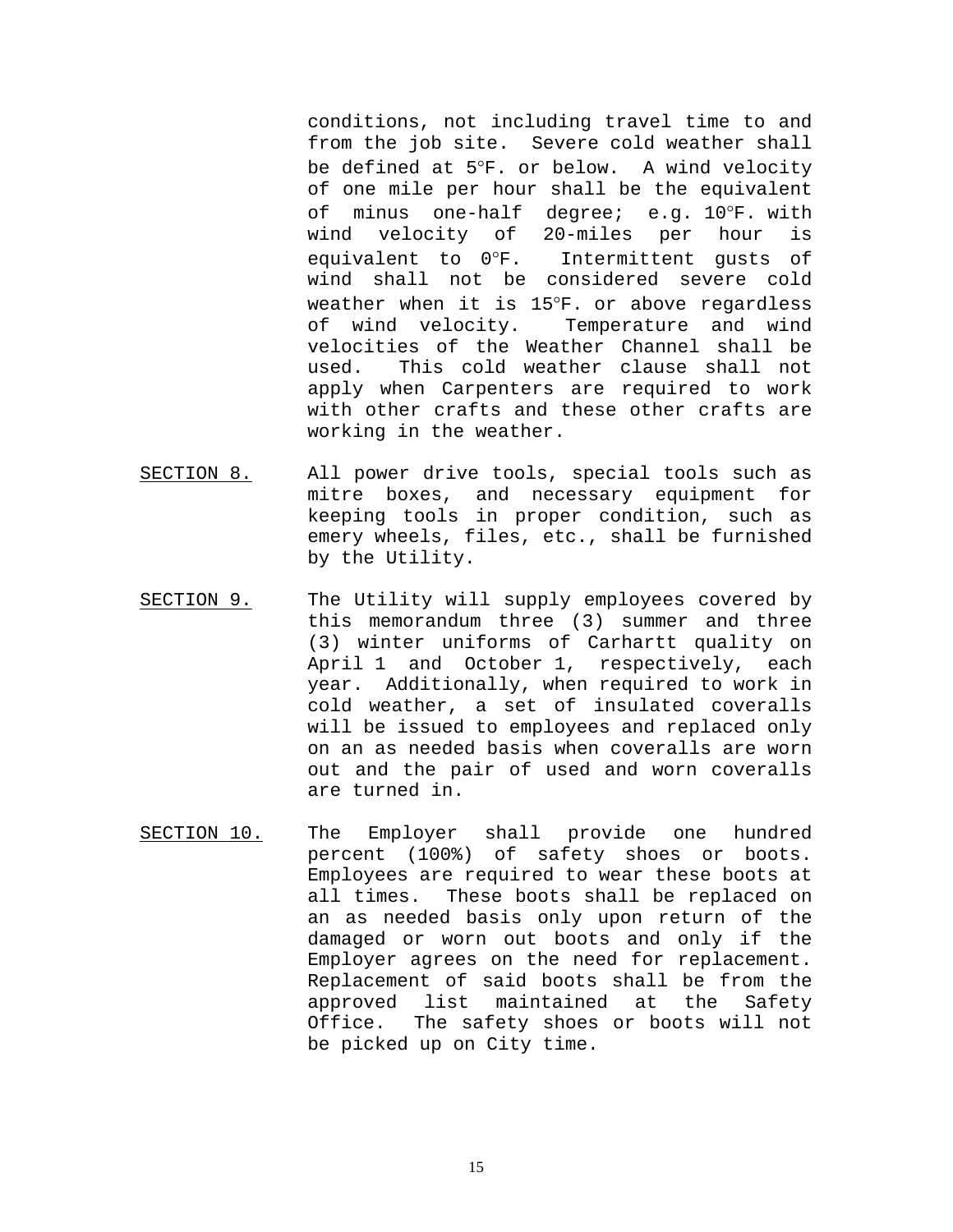The Employer shall furnish employee's covered<br>by this Agreement with safety glasses by this Agreement with safety including prescription glasses that meet the specifications and standards set forth by the Utility Safety Department. Safety glasses shall be replaced only upon return of the damaged or worn out items and only if the Employer agrees on the need for replacement.

- SECTION 11. No employee covered by this Contract shall be required to sharpen tools on his own time; it being understood that such employee shall be allowed necessary time to sharpen his tools on the job, or in lieu thereof, a tool sharpener, an employee covered by this contract, shall be furnished by the Employer at his expense.
- SECTION 12. Employees required to work in excess of two (2) hours after their regular quitting time shall be granted an allowance of \$12.00 per meal for all meals earned. Meals shall not include any alcoholic beverages if the employee is returning to work. When employees are returning to work, a maximum of one (1) hour shall be allowed to eat the meal and meals shall be purchased in the area of town in which the crew is working.
- SECTION 13. Once City Council passes a residency ordinance, such ordinance shall apply for any employees hired after the effective date of the ordinance and to all current employees who reside within boundaries of the City of<br>Springfield. Current employees living employees outside of the City of Springfield shall be grandfathered and the residency ordinance<br>shall not apply to them. If an employee shall not apply to them. living outside of the boundaries of the City of Springfield moves into the City of Springfield, then the requirements of the residency ordinance shall apply.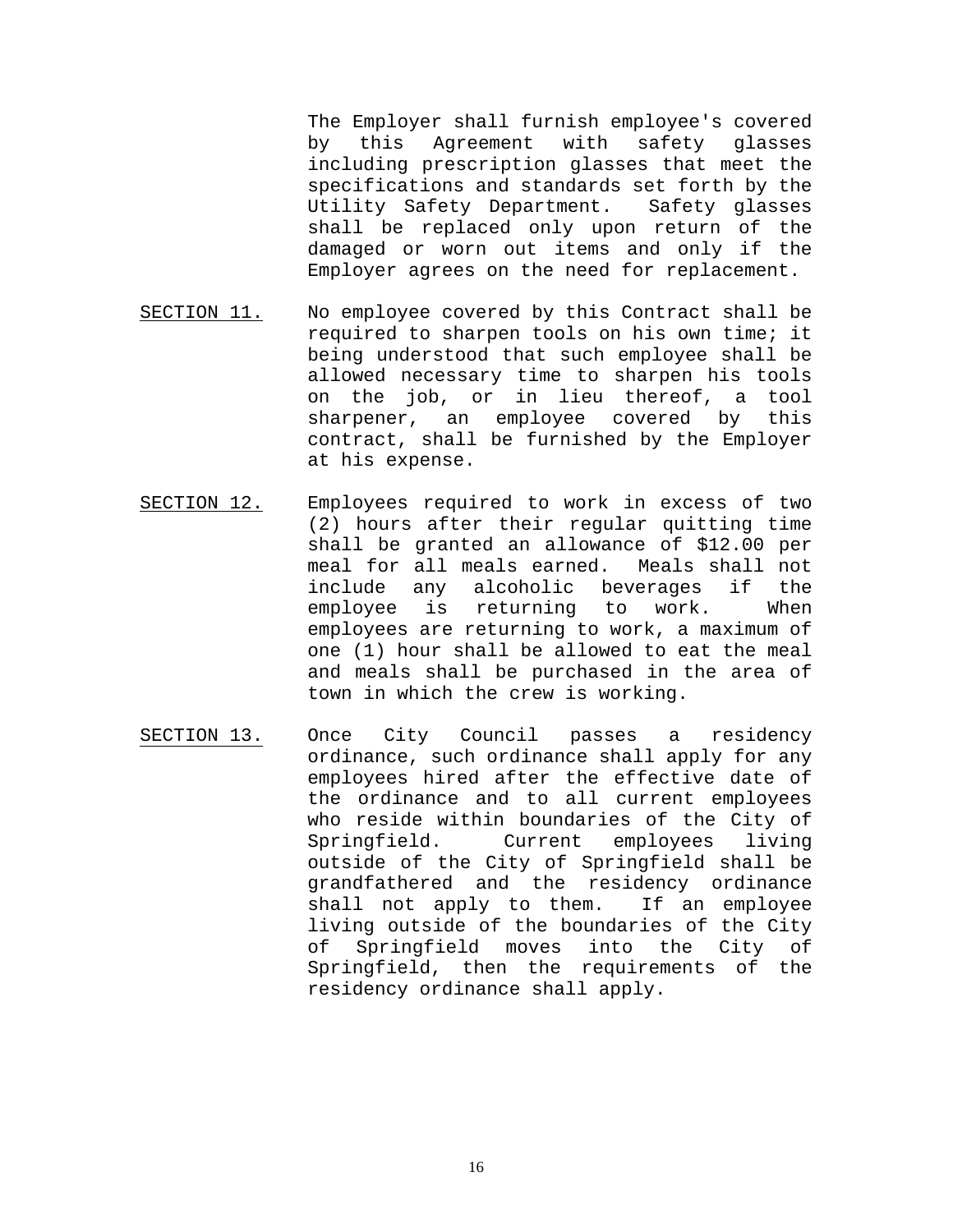#### ARTICLE X HEALTH AND SAFETY

SECTION 1. Safety Incentive - Effective October 1, 2020, all employees covered under this agreement who work by all safety rules, and have no OSHA recordable injuries in a year, shall receive a safety incentive on September 30, 2021. The incentive shall be administered annually as follows:

> \$ 500.00 payable at the end of each injuryfree contract year.

SECTION 2. Safety Incentive – Effective October 1, 2020, every employee group who has no OSHA recordable injuries in a year shall receive an additional **\$250** per employee, payable at the end of each injury-free year.

#### ARTICLE XI VACATIONS

SECTION 1. Employees shall receive a monthly accrual of vacation beginning one month after their anniversary date. Vacation earned in one year must be taken by the end of the next succeeding year or be lost. For the purpose of this provision, a year shall be measured from the employee's initial employment date. Following is the accrual schedule:

| Years of Service  |                     | Days/Yr. | Days/Mo. |
|-------------------|---------------------|----------|----------|
| 1 through 7 years |                     | 10 days  | 0.83     |
|                   | 8 through 11 years  | 15 days  | 1.25     |
|                   | 12 through 13 years | 16 days  | 1.33     |
|                   | 14 through 15 years | 17 days  | 1.42     |
|                   | 16 through 17 years | 18 days  | 1.50     |
|                   | 18 through 19 years | 19 days  | 1.58     |
|                   | 20 through 21 years | 20 days  | 1.67     |
|                   | 22 through 23 years | 21 days  | 1.75     |
|                   | 24 through 25 years | 22 days  | 1.83     |
|                   | 26 through 27 years | 23 days  | 1.92     |
|                   | 28 through 29 years | 24 days  | 2.00     |
| 30 or more years  |                     | 25 days  | 2.08     |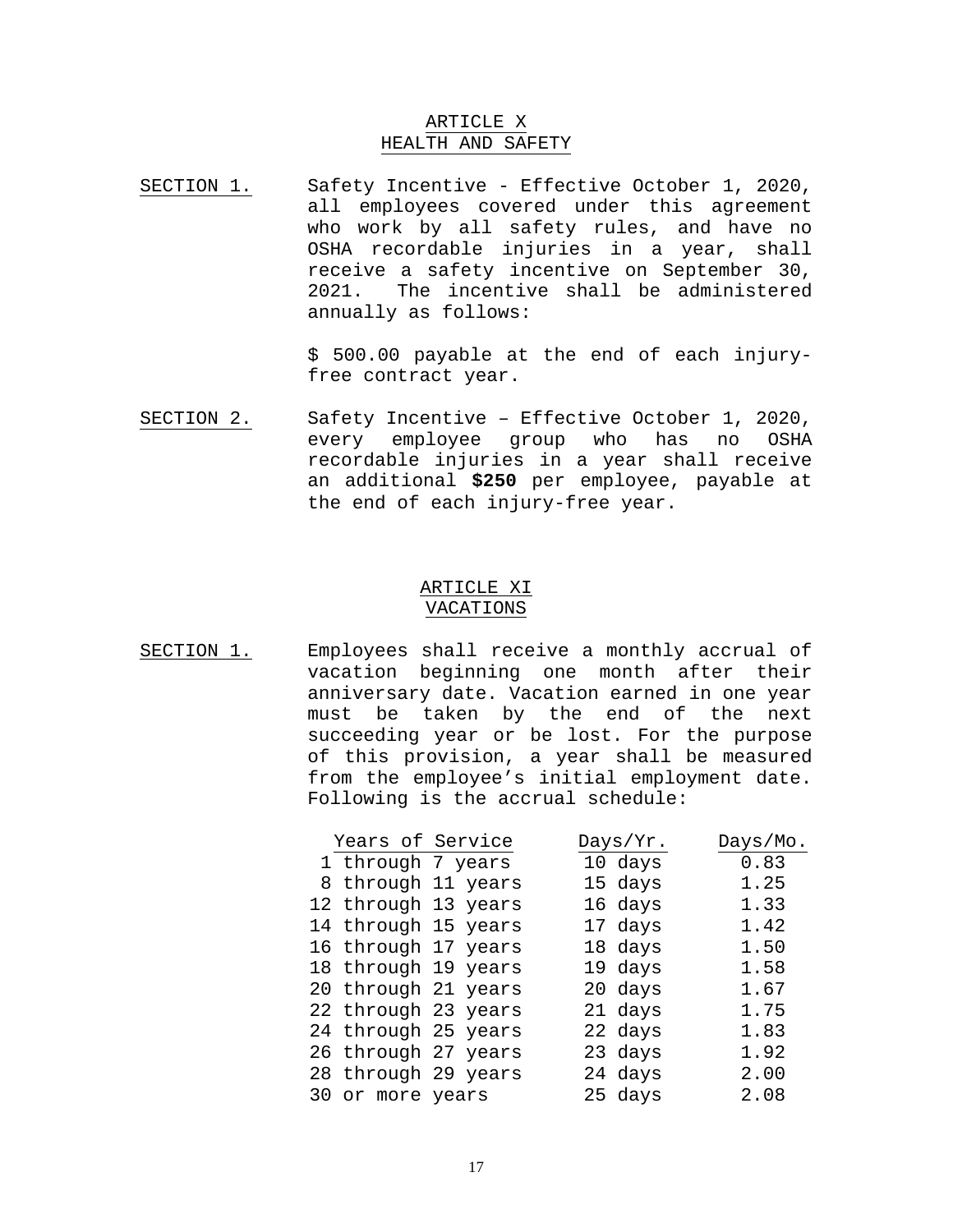The Supervisor in charge, at his discretion, may allow an employee a different division of vacation time, if, in his opinion, the employee's circumstances warrant it and it will not disrupt operations.

- SECTION 2. The Employer agrees to respect the wishes of the employee's request as to the time to take vacations as nearly as practical according to their seniority.
- SECTION 3. Vacation pay and sick benefits will be paid at the rates provided in Article III X,<br>Section 1. Employees may be granted 1. Employees may be granted compensatory time off in place of overtime pay at the applicable overtime rate up to a maximum of one hundred and twenty **(120)** hours per contract year. Overtime hours may be split between compensatory time and pay at the employee's discretion. Requests for compensatory time off are subject to the supervisor's approval that may be approved or denied based on operational needs. Compensatory time off over and above forty **(40)** hours not used shall be liquidated in cash on September 30 of each year at the current rate at the time of the payout.
- SECTION 4. An employee leaving the service of the Utility shall have his vacation time prorated according to the number of days accrued from their last anniversary date.

#### ARTICLE XII LEAVES OF ABSENCE

SECTION 1. General Leave. The Employer may grant regular employees leaves of absence without pay for a period not to exceed three (3) calendar months in any twelve (12) month period for purposes that are deemed beneficial to City service. Such leave may be extended for good cause by the Employer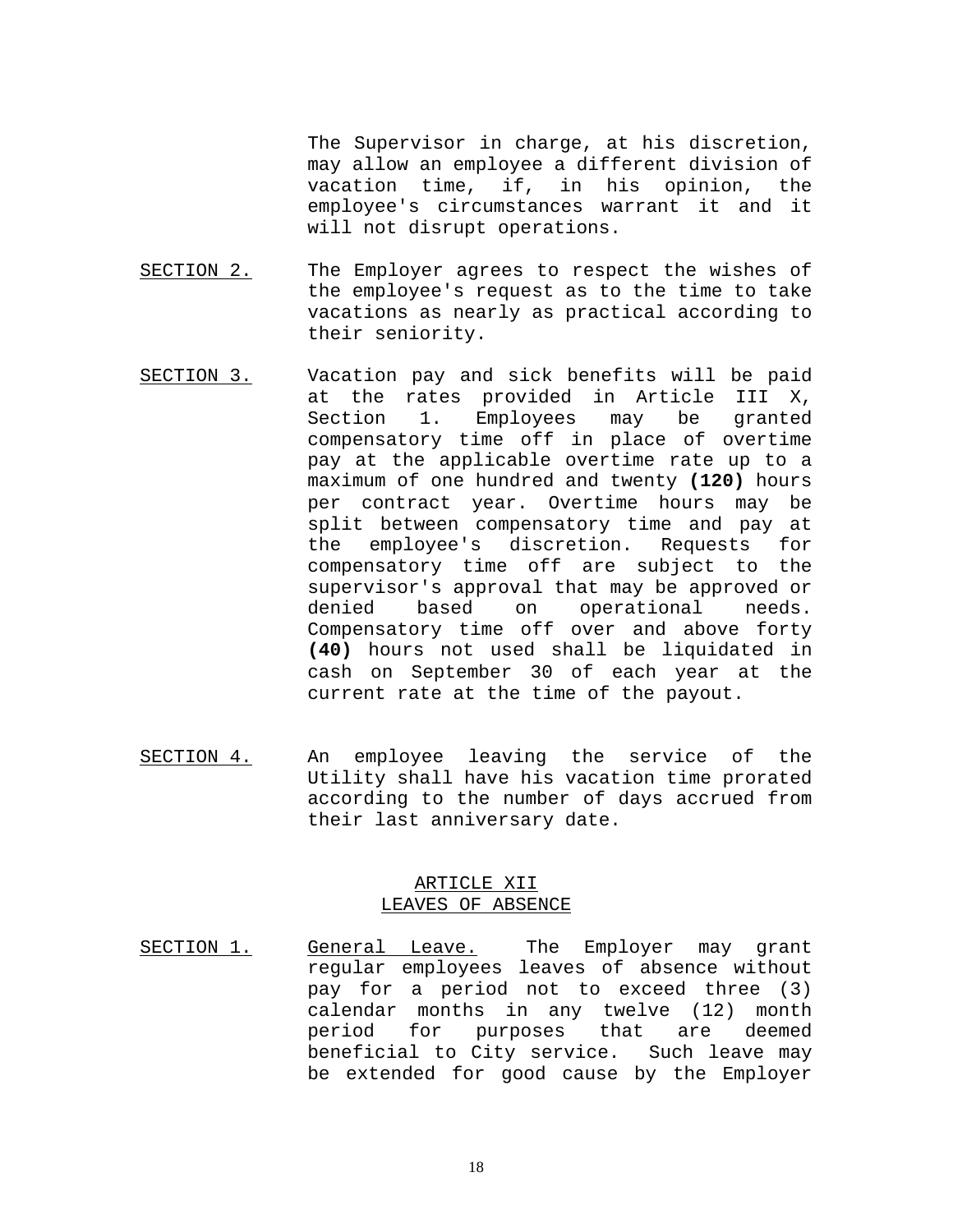for an additional period not to exceed three (3) calendar months.

Upon return from a general leave of three (3) months or less, the employee may return to a position equivalent to the one held prior to taking the leave. If the employee returns to work after a leave exceeding three (3) months and there is no equivalent position, the employee will be laid off in accordance with the procedures found in the Layoff/Recall Article.

An employee who fails to provide a reasonable excuse and notice to the Employer and fails to return to work at the time specified in his request for leave, shall be considered to have abandoned his position and shall be terminated.

An employee may use accumulated vacation or personal days before being placed on an unpaid general leave.

An employee on an unpaid leave of absence in excess of thirty (30) days shall not earn vacation or sick leave.

SECTION 2. Military Leave. Military leave shall be granted in accordance with applicable law. An employee who is a member of the National Guard or of a reserve unit of the Armed Forces of the United States will be granted leave for training sessions not to exceed fourteen (14) calendar days provided that notice is given not less than thirty (30) days before the first day of absence. During annual training, the employee shall be paid his regular base salary upon receipt of the entire sum paid by the military unit.

> Any employee of the City who shall be called, or enlists in the armed services shall be reinstated to his former position, including all of his seniority rights, provided he is then physically qualified to return to work. It is understood that in case of return of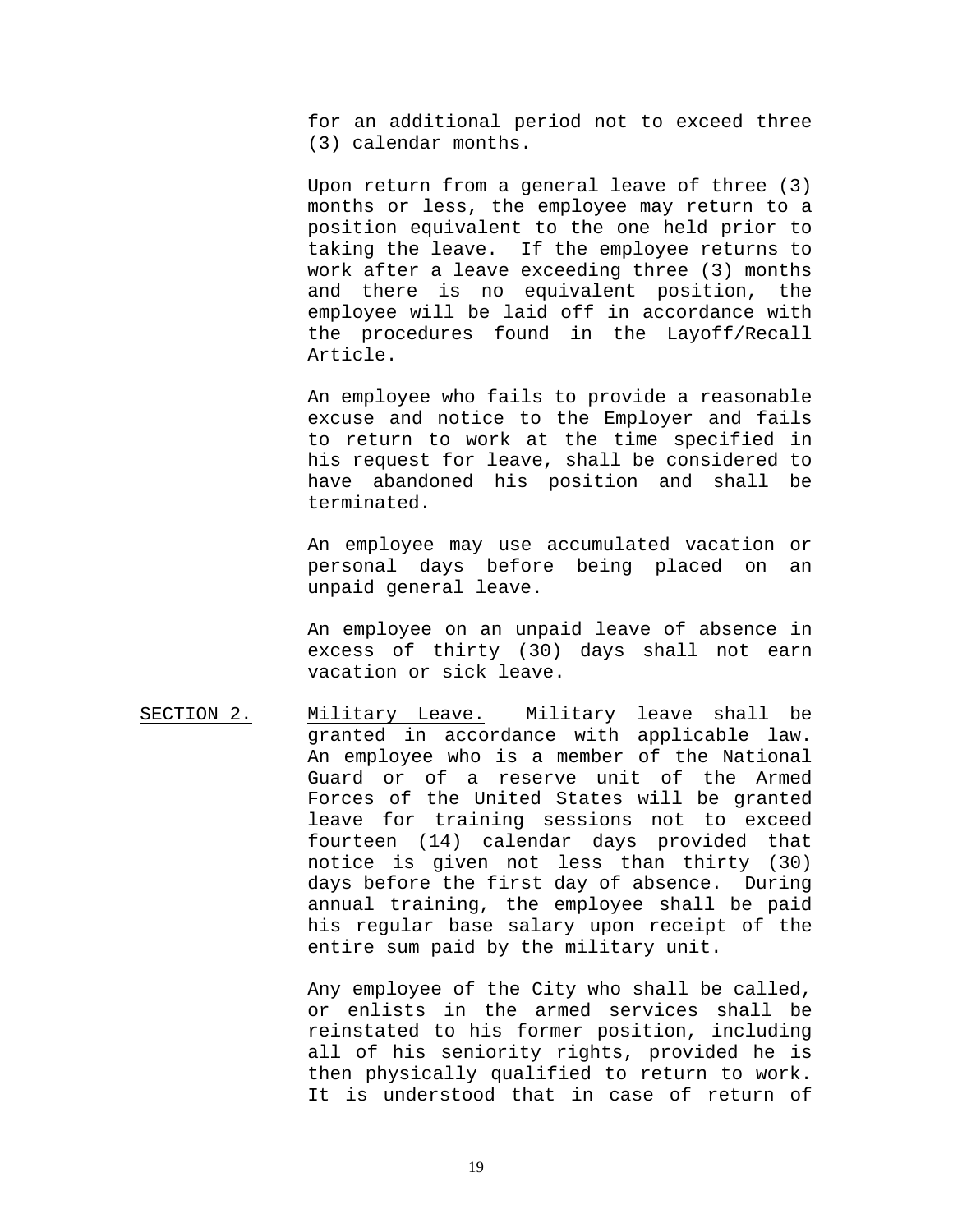such employees, other employees will consent to such demotions or any other action<br>necessary for the reemployment of such reemployment of such returned servicemen.

SECTION 3. Medical Leave. Regular employees who have utilized twenty (20) sick days or have exhausted all sick leave and are unable to report to or back to work because of the start of or continuance of their sickness or cluding pregnancy related<br>may be granted an unpaid disability, may be granted an unpaid<br>disability leave. This Section in no way This Section in no way affects IMRF eligibility or IMRF benefits. Such leave will not be granted for a period in excess of three (3) months but may be extended upon written request of the employee for an additional period of up to three (3)<br>months, at the Employer's discretion. the Employer's discretion. Additional three (3) month extensions may be granted by the Employer if a physician certifies that the leave is a bonafide medical emergency or illness. The Employer may require an independent medical examination before approving the final leave extension. Prior to requesting said leave, the employee shall inform the Employer in writing about the nature of the disability and length of time needed for leave. The request for said leave shall be accompanied by a written statement from the attending<br>physician which includes the diagnosis, physician which includes the diagnosis,<br>prognosis and expected duration of the prognosis and expected duration disability. If the Employer has reason to believe the employee is able to perform his regular assigned duties and the employee's physician certifies him as being able or unable to report back to work, the Employer may rely upon the decision of an impartial physician of its choosing as to the employee's ability to return to work. Such examination shall be paid for by the Employer. During said leave, the disabled employee shall provide written verification by a licensed physician at the Employer's request. Such verification shall show the diagnosis, prognosis and expected duration of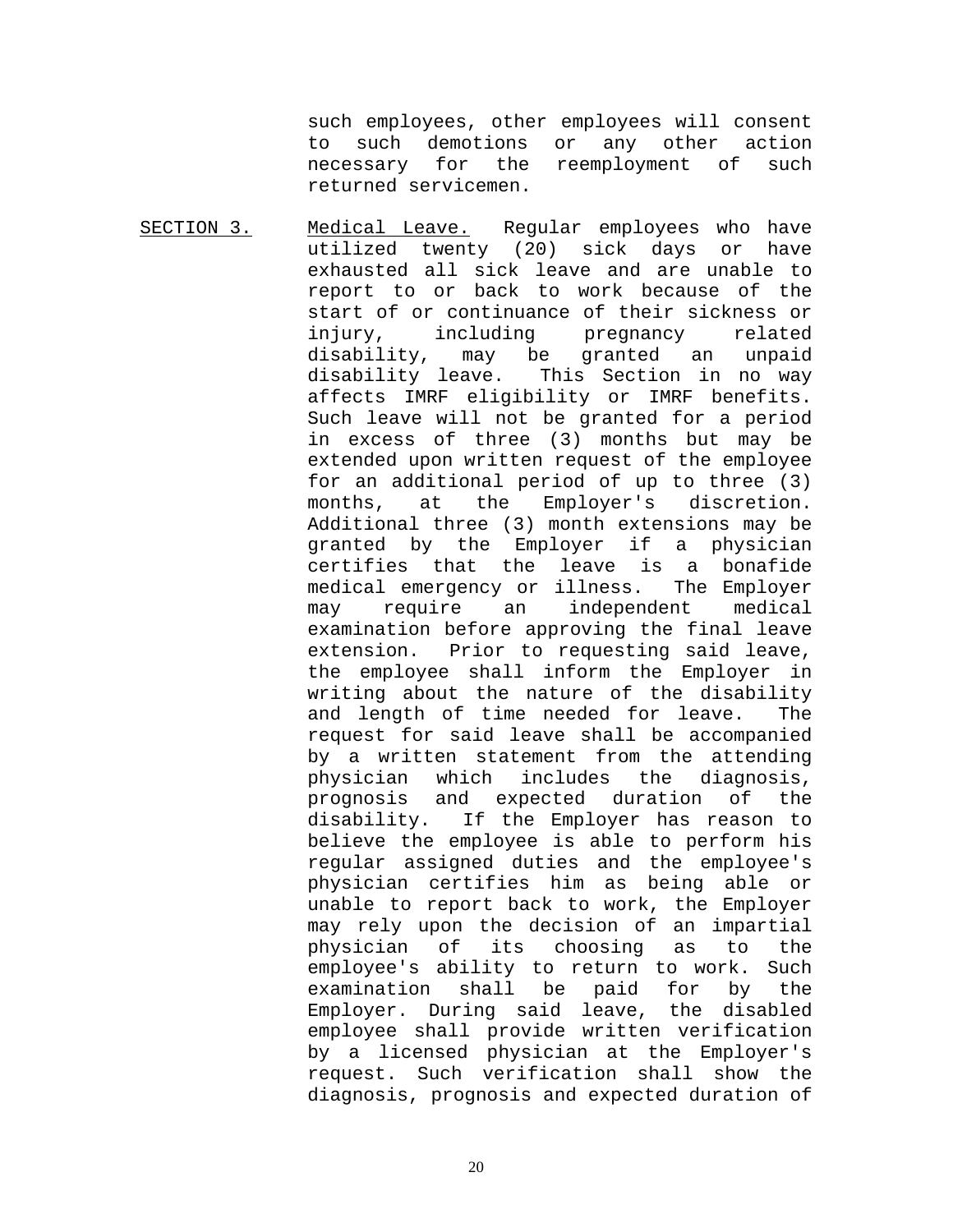the disability; such verification shall be made no less often than every thirty (30) days during a period of disability. Such leave cannot be arbitrarily or capriciously denied.

SECTION 4. Jury Duty. An employee who loses time from work during his regularly scheduled hours because of jury duty shall be paid his regular rate of pay for such time lost upon receipt of the entire sum paid for jury service, which payment the employee shall submit to the City. In order to be eligible for such payment, the employee must submit a certificate of service duly signed by the Court Clerk. However, an employee may elect to fulfill such jury service on accrued vacation or personal leave and retain the full amount received for such jury service. An employee released from jury duty two or more hours from the end of his regularly scheduled shift shall return to work upon said release.

> Employees shall be paid their regular rate of pay when they attend court in their official capacity. Employees who receive a subpoena to appear in court as a plaintiff, defendant or witness shall be granted a leave of absence without pay; however, an employee may elect to fulfill such responsibilities on accrued vacation or personal leave.

> If an employee requests, he will be assigned the day shift for the duration of his jury<br>duty. Subject to the approval of the Subject to the approval of the supervisor, the employee may voluntarily trade shifts with another qualified employee working the day shift. If unable to trade shifts, an appropriately qualified relief man will be appointed to fill the individual's<br>shift. If no relief man is available, If no relief man is available, management will assign a qualified employee from the day shift for exchange of shifts using inverse seniority.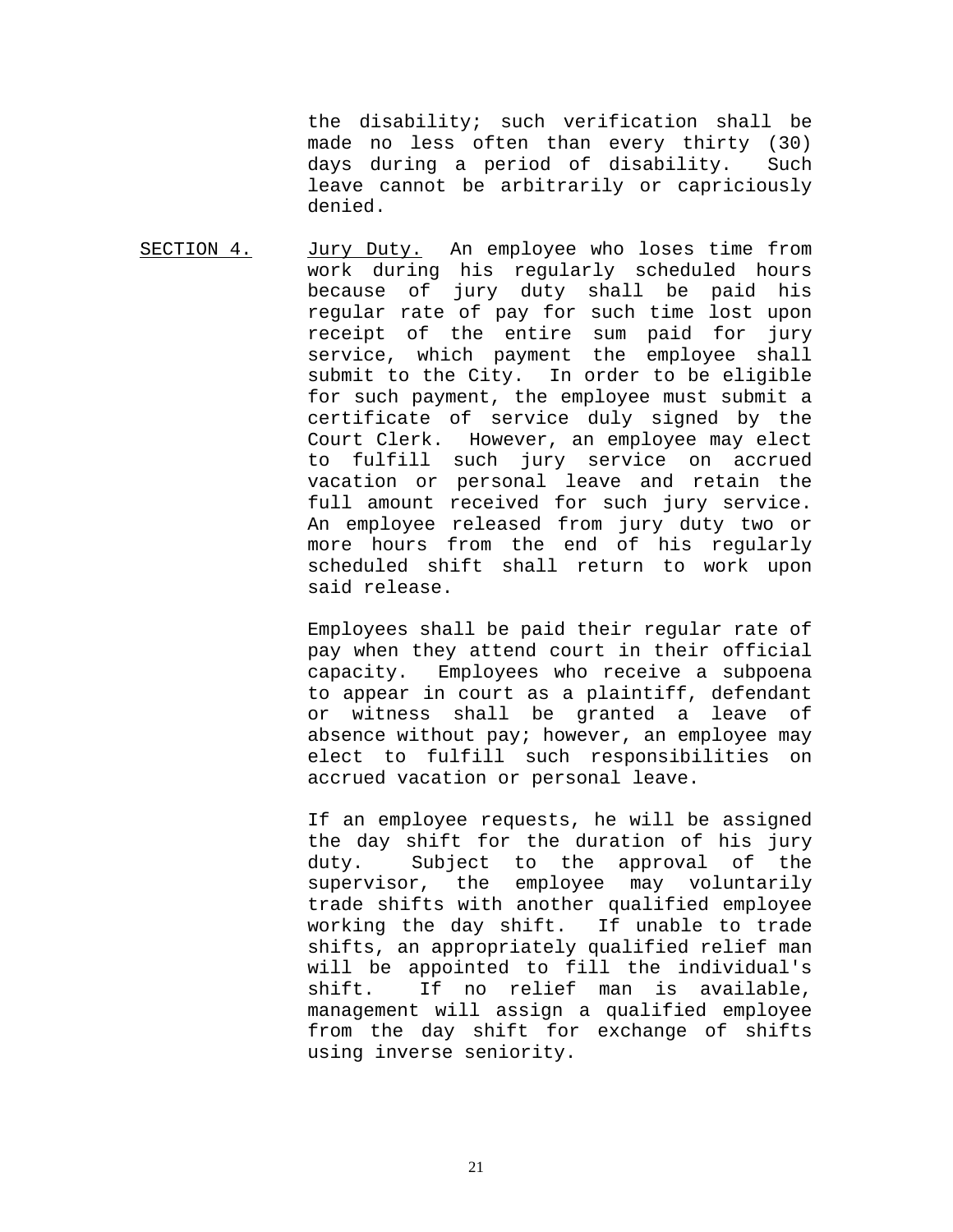SECTION 5. Funeral Leave. Employees shall be granted a maximum of three (3) working days leave of absence at the regular rate of pay if a death occurs to one of the following: spouse,<br>children, step children, mother, father, step children, sister, brother, step mother, step father, step brother, step sister, grandparents, grandchildren, son or daughter-in-law, brother or sister-in-law, mother or fatherin-law, legal guardian or other relatives that are members of the employee's household at the time of death.

> Pay shall be granted only for employee's regular work days spent in making funeral arrangements, attending the funeral, and traveling to and from the funeral. Employees<br>must notify the Job Steward and must notify the Job Steward and<br>Superintendent in charge before leave is Superintendent in charge before leave taken. Upon returning to work the employee shall sign a statement attesting to the time and place of the funeral he attended and the relationship to him of the deceased.

> Employees attending a funeral as specified in the preceding paragraphs on any day which falls on any scheduled benefit time excluding sick time shall not be charged benefit time for that day.

> In addition, up to two (2) sick days may be used to supplement a funeral leave provided that any funeral leave shall not exceed five (5) consecutive working days per occurrence. The use of such sick leave in conjunction with funeral leave shall not be taken into consideration for purposes of determining the number of sick days (instances) used per year or eligibility for the sick leave bonus.

SECTION 6. Union Leave/Business. Any employee of the City who may be elected to or appointed to office in the Local Union that will require him to absent himself from duty to the Employer shall upon leaving that office be reinstated to his former position, including all his seniority rights, providing that he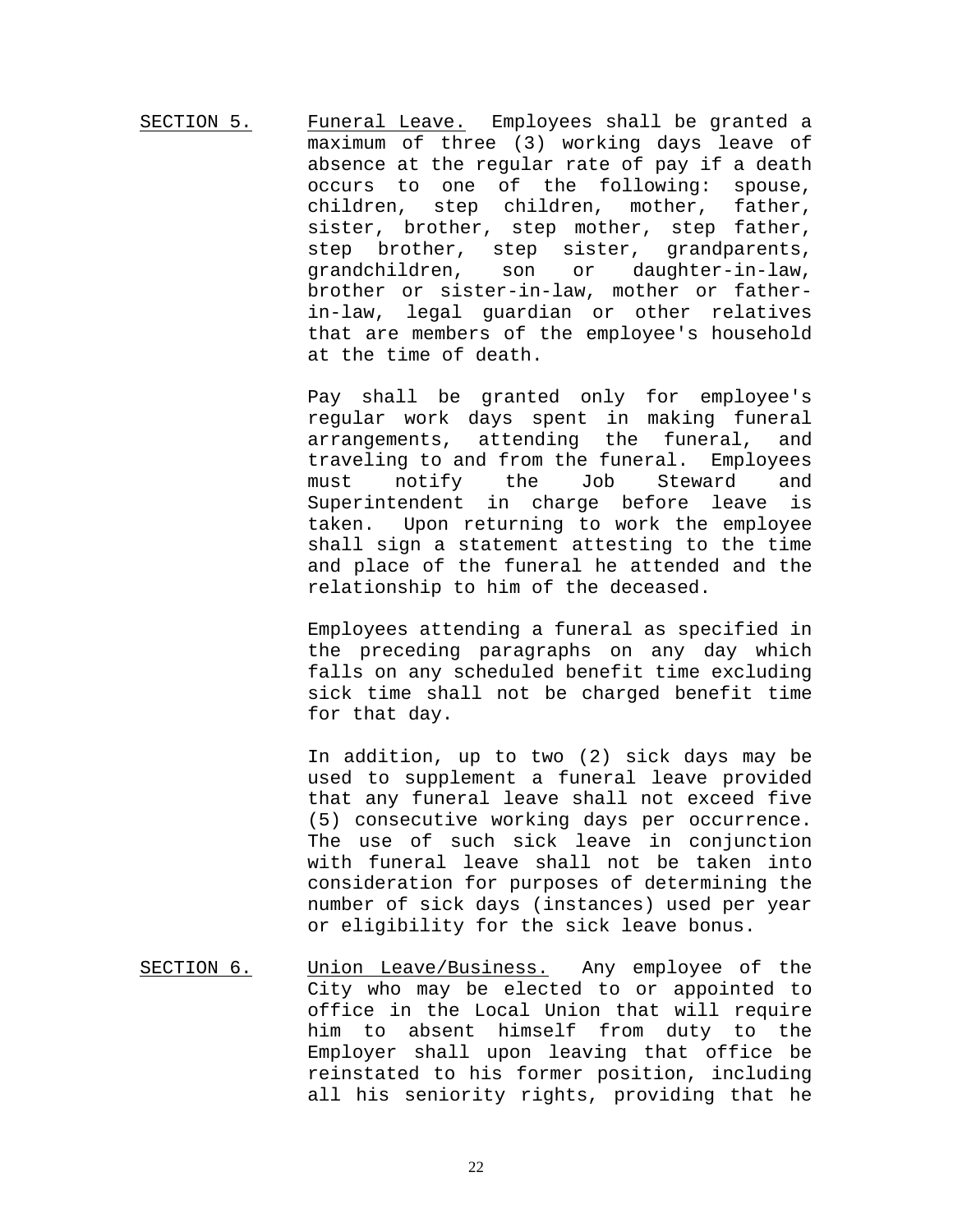is then physically qualified to return to work. It is understood that in case of return of such an employee, other employees will consent to such demotions as are necessary to make room for him. Seniority rights shall continue if an employee is elected or appointed to a Union Office in the Local Union.

The Union representatives shall be granted reasonable release time off from duty at the straight time rate to investigate and process grievances.

Local Union representatives shall be allowed time off without pay for legitimate Union business such as Union meetings, State or area wide Union committee meetings, State or<br>International conventions, provided such International conventions, provided representatives shall give reasonable notice to their supervisor of such absence and it does not affect the operating needs of the utility. Union representatives shall be allowed reasonable time off without pay for preparation for contract negotiations. Union Representatives shall be allowed time off with pay at the straight time rate during<br>reqular working hours for contract working negotiating sessions with the employer. A maximum number of one (1) employee will be released from duty with pay at any one time for the purpose of contract negotiations. The employee may utilize any accumulated time (compensatory time, personal, vacation days) in lieu of taking such leave without pay.

Such time off shall not be detrimental in any way to the employee's record, or affect the employee's sick time bonus.

#### ARTICLE XIII SICK BENEFITS

SECTION 1. Sick benefits will be paid to employees after six (6) months service as follows: Each employee covered by this Agreement shall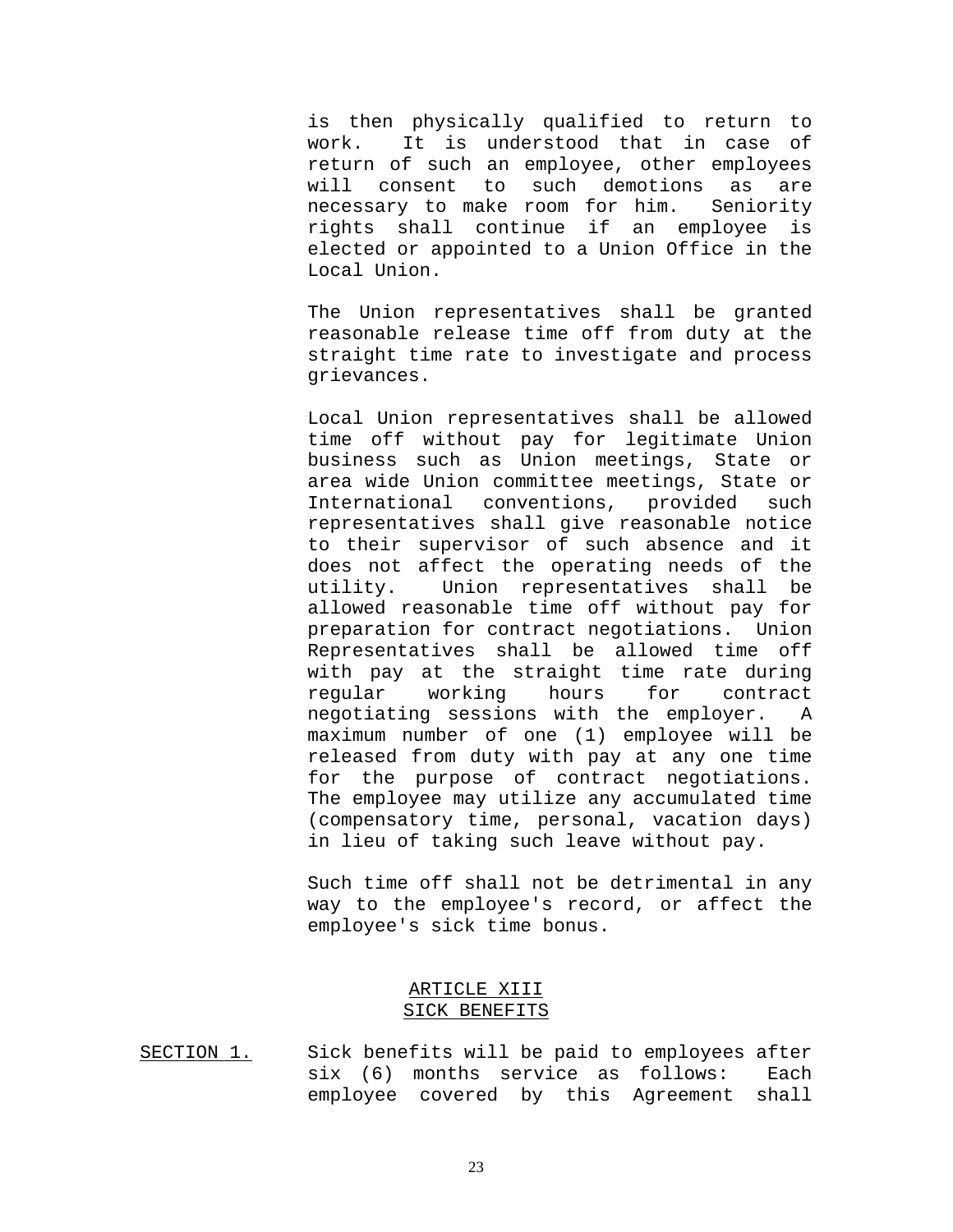accumulate sick leave at the rate of one (1) work day with 100% pay per month.

- SECTION 2. It shall be the responsibility of the<br>emplovee to see that his Supervisor is employee to see that his Supervisor notified of his illness and his inability to work prior to the start of the work shift. If the employee is absent for one (1) or more days, he shall sign an Ordinary Disability Report certifying to the nature of his illness. One copy of this report is placed on file by his Supervisor, one copy is referred to the Payroll Department, and a<br>third copy is sent to the Business is sent to the Business Representative of the Union.
- SECTION 3. Sick leave shall not be considered as a privilege or a vested right which an employee may use at his discretion, but shall be considered as a type of insurance which shall be allowed in case of necessity and actual illness, legal quarantine, or disability of the employee or illness in his immediately family, or to receive dental or medical care.
- SECTION 4. If the employee shall be absent on sick leave for three (3) days or more, he shall furnish a doctor's certificate reflecting the reasons<br>for his absence. When a person has used When a person has used thirty (30) days sick leave time to which he is entitled under this contract, all benefits under the IMRF shall be available to him/her, or he may use the balance of accrued sick leave time.
- SECTION 5. Bargaining unit employees shall be provided the same group health and life insurance benefits as all other employees of the City of Springfield at the same premium rate.
- SECTION 6. This disciplinary procedure will be based on the number of instances of absence during the previous twelve (12) month period. An instance is defined as any period of absence. An instance could be as little as one-half day sick time or any unlimited amount of sick time. An instance could also be considered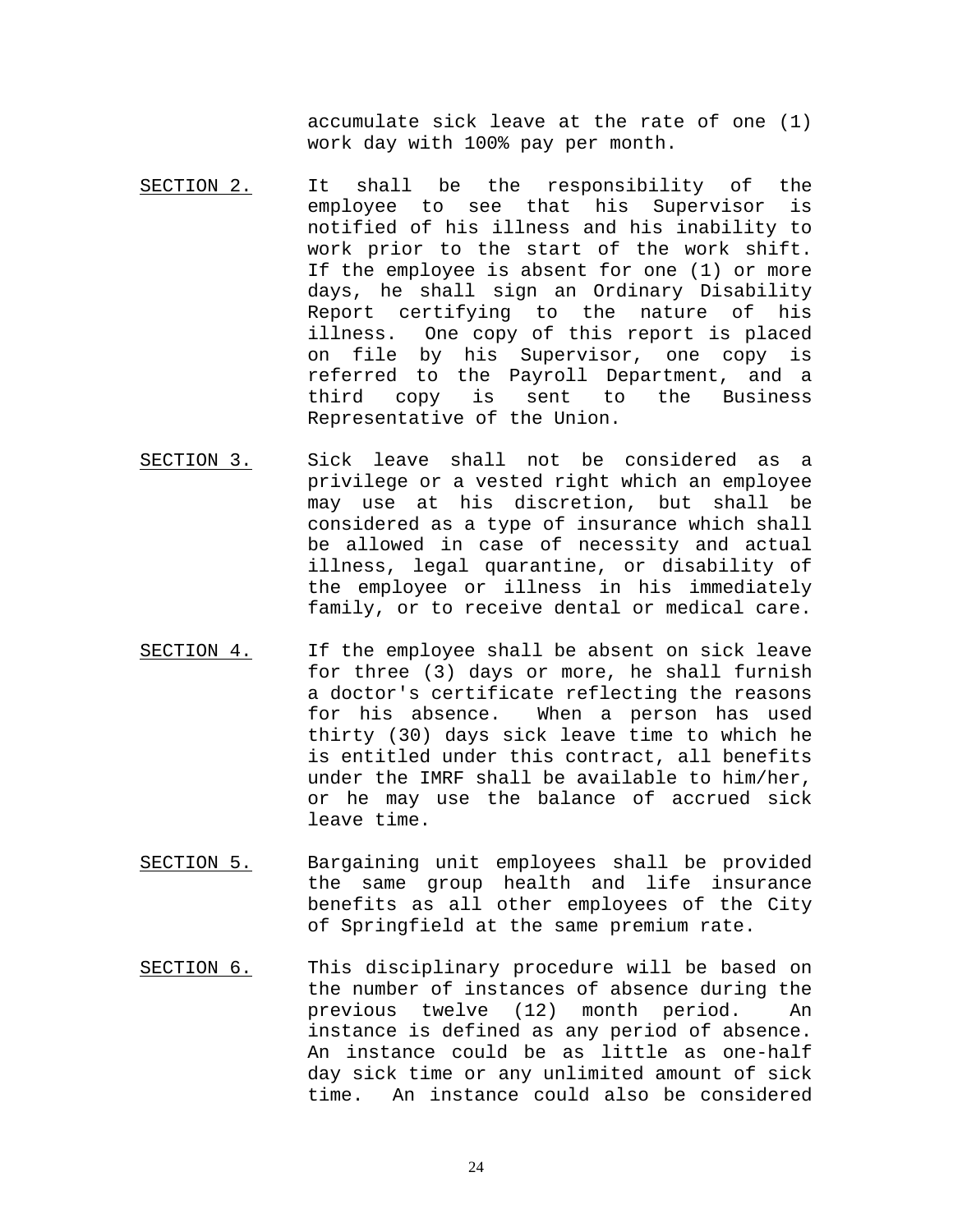several separate instances related to the same illness or treatment.

> - 7 instances - verbal warning - 8 instances - written warning - 9 instances - 1 day suspension -10 instances - 5 day suspension -11 or more instances - greater than 5 days suspension or termination

SECTION 7. Employees shall not be compensated for more than two (2) days in any contract year (October 1 to September 30) for illnesses which do not require a doctor's certificate. Employees who have accrued thirty (30) days sick leave at any time prior to the contract year and do not use more than one (1) day sick leave or are not absent without pay during the ensuing contract year shall be granted two (2) days leave with pay between October 1 and September 30 of the succeeding contract year. Employees who have accrued sixty (60) days sick leave at any time prior to the contract year and do not use more than one (1) day sick leave or are not absent without pay during the ensuing contract year shall be granted three (3) days leave with pay between October 1, and September 30 of the succeeding contract year. Employees who have accrued ninety (90) days sick leave at any time and do not use more than one (1) day sick leave or are not absent without pay during an ensuing contract year shall be granted five (5) days leave with pay between October 1 and September 30 of the succeeding contract year. Such leave shall be taken on consecutive work days. Sick days used under FMLA shall be considered for purposes of determining an employee's eligibility for such days.

> Employees who have accrued sick leave at the time of retirement or death or termination, shall be granted five (5) days compensation for every twelve (12) days of accrued sick time up to a maximum of ninety (90) days.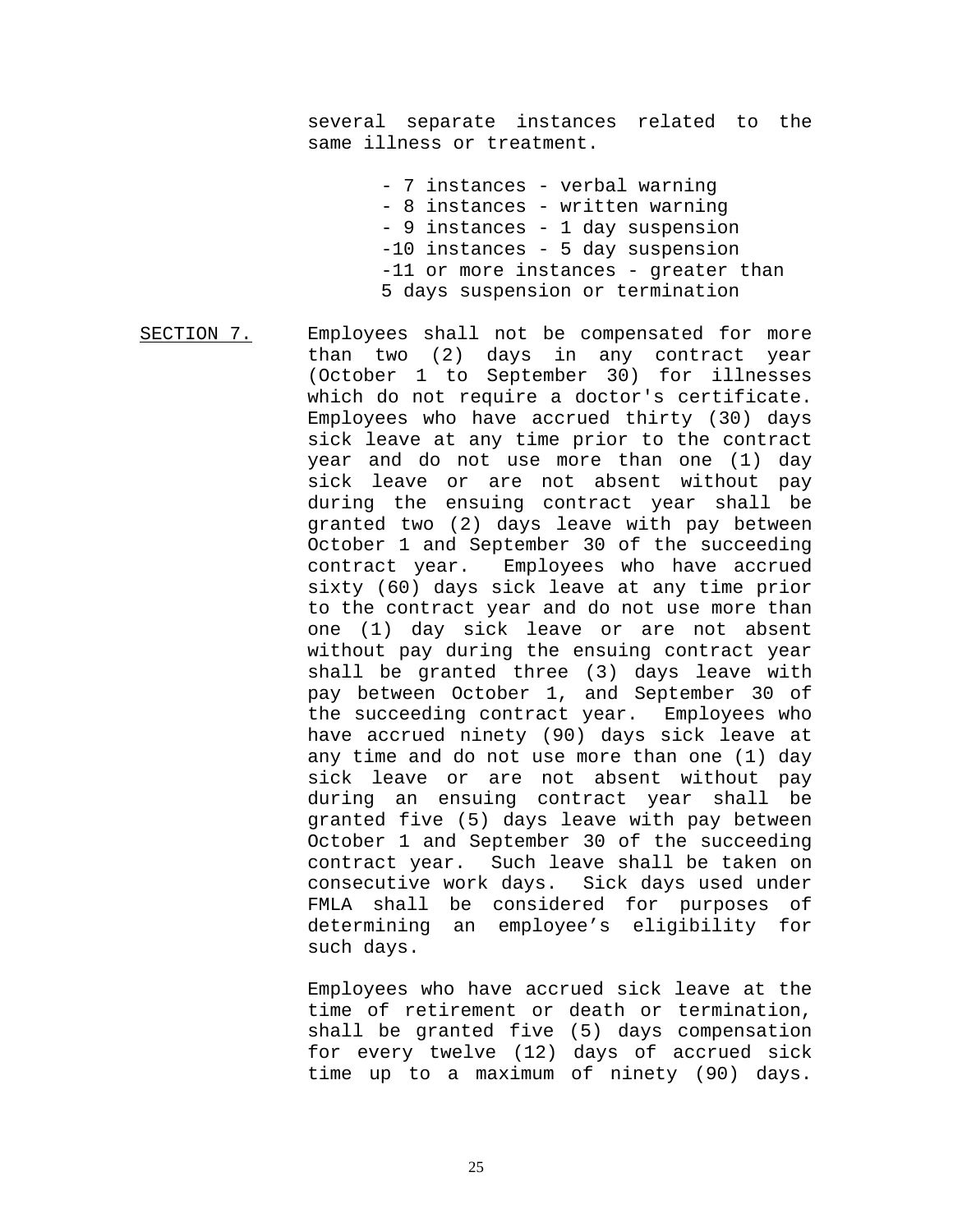Employees hired on or after January 1, 2012 shall not be eligible for such payout.

- SECTION 8. Employees will be granted five (5) personal days per year that may be taken at the employee's discretion. Employees hired on or after October 1, 2015, will be granted three (3) personal days per year that may be taken at the employee's discretion. New employees must be on the payroll at least ninety (90) days before being eligible for one (1) personal day; one hundred eighty (180) days for two (2) personal days; and two hundred seventy (270) days for three (3) personal days. Employees must give n**o**tice to the Utility at least twenty-four (24) hours in advance of the shift he desires to use as his personal day unless the personal day is used in lieu of sick leave.
- SECTION 9. If the average number of sick days taken by<br>all employees who are covered by this employees who are covered by this contract is 3.5 days or less during the contract year employees using 3.5 sick days or less will receive a \$250.00 bonus at the end of the corresponding contract year. Sick days used under FMLA shall be considered for<br>purposes of determining the employee's of determining eligibility for such bonus.
- SECTION 10. After accumulating 32 days of sick leave, employees upon written request may exchange sick days for vacation days at a rate of two (2) sick days for one vacation day. Each vacation day so earned must be used as a vacation day within the vacation year of the exchange or be forfeited. The number of sick days exchanged per vacation year shall not exceed 10 days and at no time shall the number of days of accumulated sick leave be so reduced to less than 30 days. No payment shall be made for vacation days acquired hereunder if not used within the vacation year.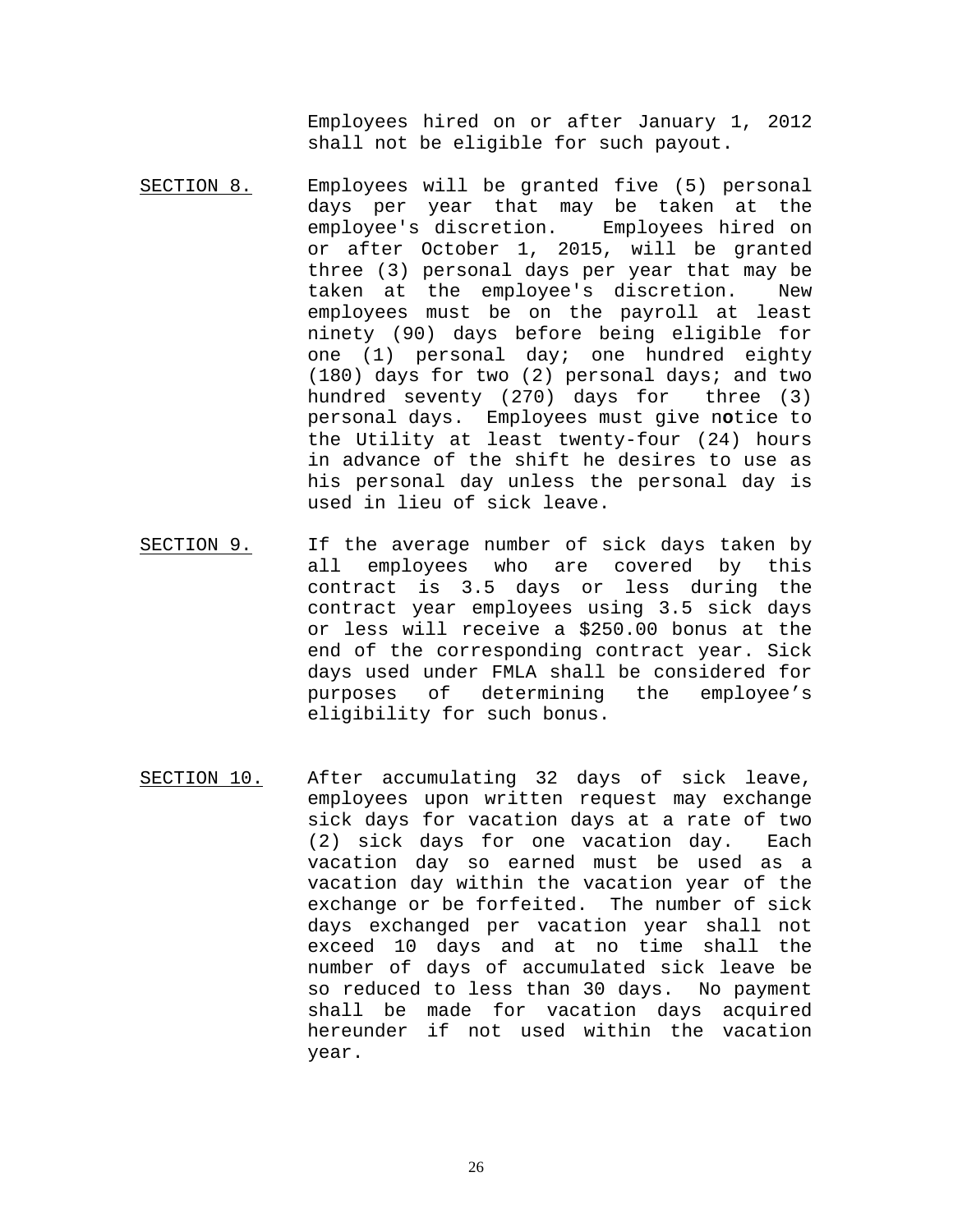#### ARTICLE XIV DUTY DISABILITY

- SECTION 1. Any employee who is disabled for work as a result of illness or injury arising out of and in the course of his employment, which is compensable under the Illinois Workers' compensable under the Compensation or Occupational Diseases Acts, shall be compensated as provided in the applicable Act, as it may from time to time be amended. Effective upon ratification of this 2015 contract, employees who are on leave for sixty (60) calendar days or longer on workers' compensation shall not accrue benefit time while on such leave.
- SECTION 2. The employee will receive full time for the day of injury.

#### ARTICLE XV ENTIRE AGREEMENT OF THE PARTIES

SECTION 1. This represents the entire agreement of the parties, it being understood that there is no other agreement or understanding, either oral or written. The Employer understands that the Union is a fraternal society and, as such, and, in keeping with the provisions of the Labor-Management Relations Act of 1947, as amended, has the right to prescribe its own rules and regulations with respect to the acquisition or retention of membership in the Union or with respect to any other matters for its own use. However, such rules or regulations, whether contained in bylaws, constitution or otherwise, shall have no effect, directly or indirectly, upon this Collective Bargaining Agreement.

#### ARTICLE XVI INVALIDITY AND SEVERABILITY

SECTION 1. Partial Invalidity. Should any part of this Agreement or any provision contained herein be judicially determined to be contrary to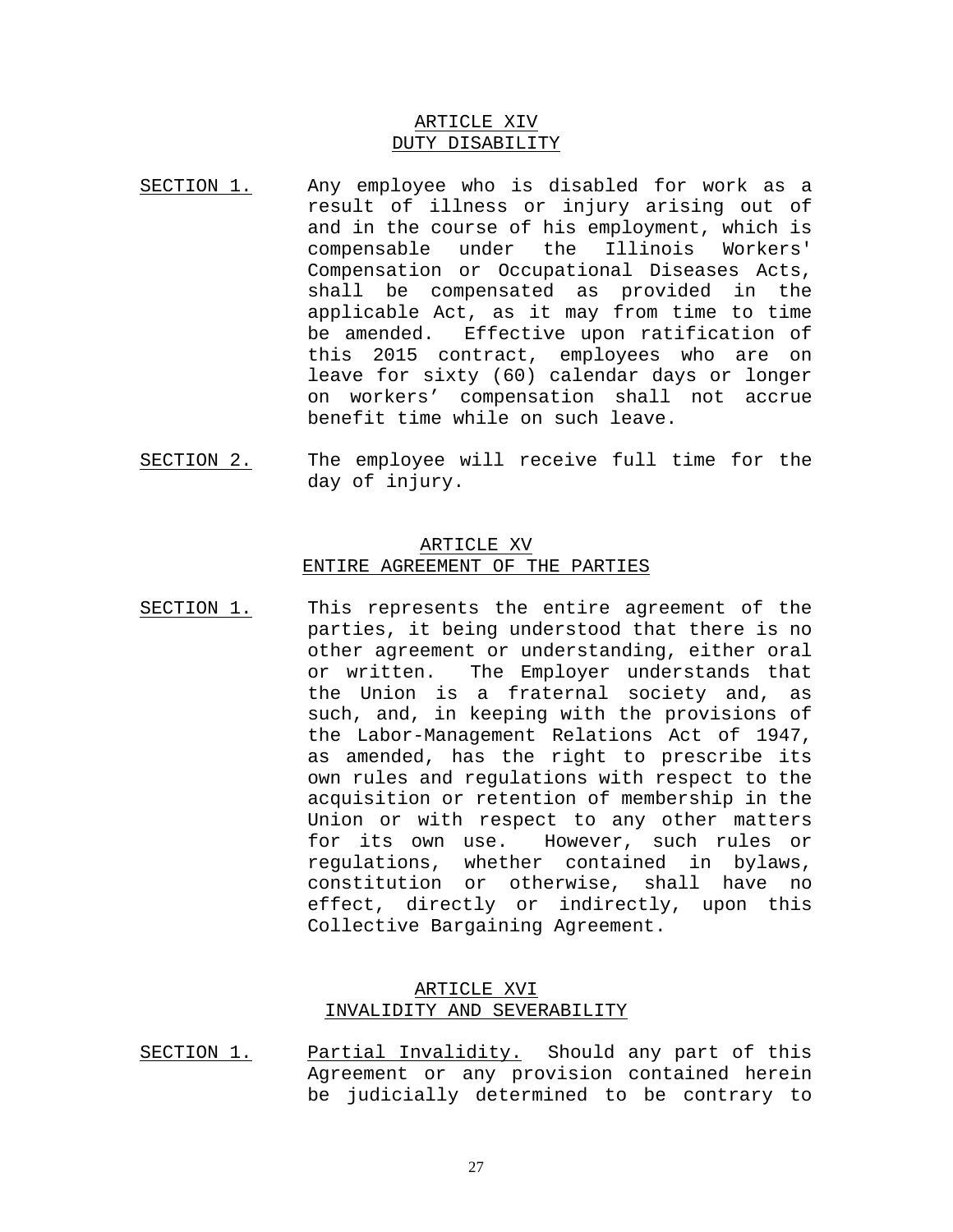the State or Federal law, such invalidation<br>of such part or provision shall not such part or provision shall not invalidate the remaining portion hereof and they shall remain in full force and effect. The parties shall attempt to renegotiate the invalidated part or provisions.

#### ARTICLE XVII NONDISCRIMINATION

- SECTION 1. Prohibition Against Discrimination. The provisions of the Agreement shall be applied equally to all employees in the bargaining unit(s) without unlawful discrimination as to the age, sex, marital status, race, color, creed, national origin, political affiliation (or lack thereof) or physical or mental disability. All references to employees in this Agreement designate both sexes, and wherever the male gender is used it shall be<br>construed to include male and female construed to employees.
- SECTION 2. Equal Employment/Affirmative Action. The parties recognize and agree to cooperate in fulfilling the Employer's obligations under applicable state and federal Equal Employment<br>and Affirmative Actions Acts, laws and and Affirmative Actions Acts, laws and<br>regulations. The Union agrees that the The Union agrees that Employer may take whatever steps necessary to comply with the Americans with Disabilities Act.

#### ARTICLE XVIII DISCIPLINE

- SECTION 1. While the parties agree with the tenets of progressive and corrective discipline, disciplinary action shall include only the following, but shall be initiated in light of the seriousness of the offense:
	- (a) Verbal Warning
	- (b) Written Warning
	- (c) Suspensions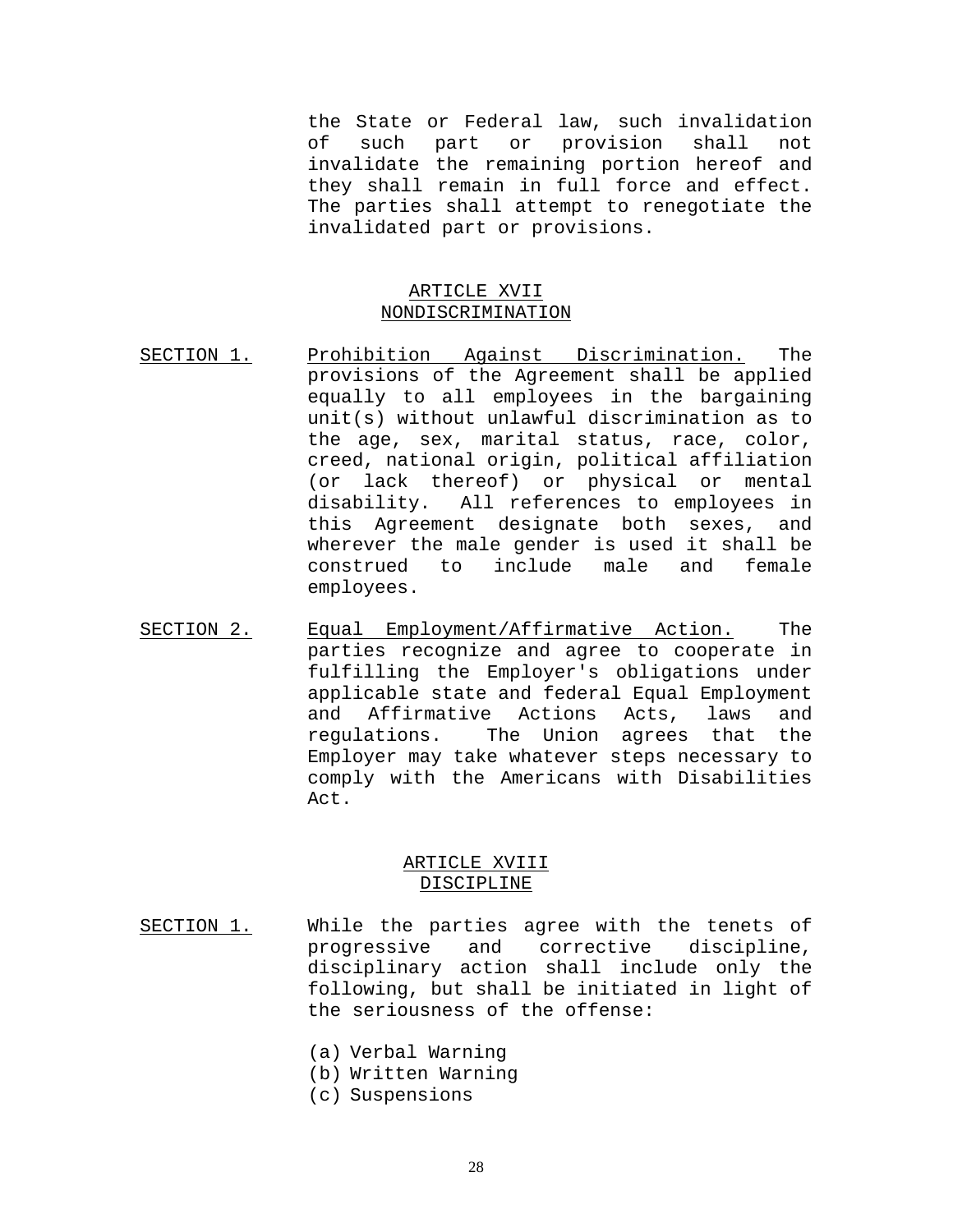#### (d) Discharge

Disciplinary action may be imposed upon a certified (nonprobationary) employee for just cause. The Local Union will be notified of the disciplinary action.

#### ARTICLE XIX TEMPORARY ASSIGNMENT

- SECTION 1. An employee placed on temporary assignment to a higher paid classification shall receive the current rate of pay for the higher<br>classification for all hours worked classification for all hours worked (excluding any leave time) and be subject to all rules and regulations pertaining to that classification.
- SECTION 2. An employee placed on temporary assignment to a lower paid classification shall suffer no reduction in wages during such period, and be<br>subject to all rules and requlations subject to all rules and regulations pertaining to that classification.

#### ARTICLE XX LABOR MANAGEMENT MEETINGS

SECTION 1. Labor-Management meetings will be conducted<br>quarterly (if requested). Union and requested). Union and Management will submit agenda items to the designated representative fourteen (14) days<br>prior to the scheduled Labor-Management the scheduled Labor-Management meeting.

#### ARTICLE XXI LAYOFF/RECALL

SECTION 1. The employer has the right to employ, lay off, discharge and promote employees in accordance with the provisions of this Agreement. However, any employee laid off or discharged for any reasons other than lack of work or lack of funds may file a grievance pursuant to the procedure outlined in this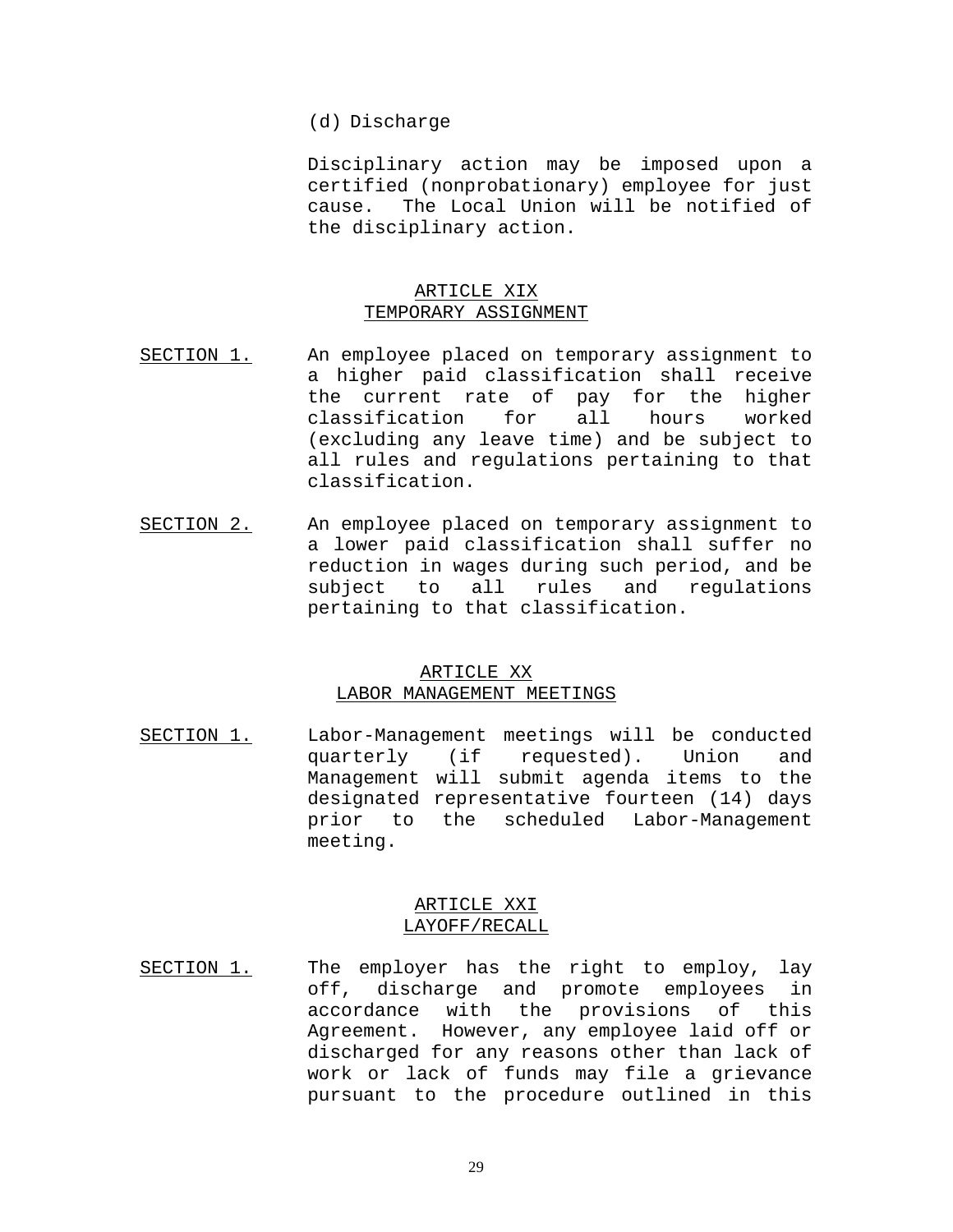Agreement and the layoff or discharge shall be processed in accordance with the Grievance and Arbitration Procedure in this Agreement. The reason for discharge or layoff shall be given to the employee and Union in writing and the Union may in all respects appear for and represent in its name or the employee's name the interest of the employee and the Union. In case of layoff, employees will be laid off by inverse order of seniority. Recall shall be by seniority. The Employer agrees to furnish the representatives of the Union a list of employees on layoff upon request.

#### ARTICLE XXII MANAGEMENT RIGHTS

SECTION 1. Subject to the provisions of this Agreement and Public Act 83-1012, the Employer retains the inherent management authority and is vested with the exclusive right to control its operations, to establish reasonable rules and regulations, to determine its policies, its over-all budget, the manner of exercise of its functions, and the direction of its workforce and to maintain efficiency provided the exercise of such rights by management does not conflict with specific provisions of this Agreement.

#### ARTICLE XXIII NO STRIKE/NO LOCKOUT

- SECTION 1. During the term of this Agreement, there<br>shall be no strikes, picketing, work shall be no strikes, picketing, work stoppages, slow downs, sympathy strikes or other disruptive activity for any reason by the Union or by any employee and there shall be no lockout by the employer.
- SECTION 2. Nothing in this Agreement shall be construed to limit or restrict the right of the Union or the Employer to pursue fully any and all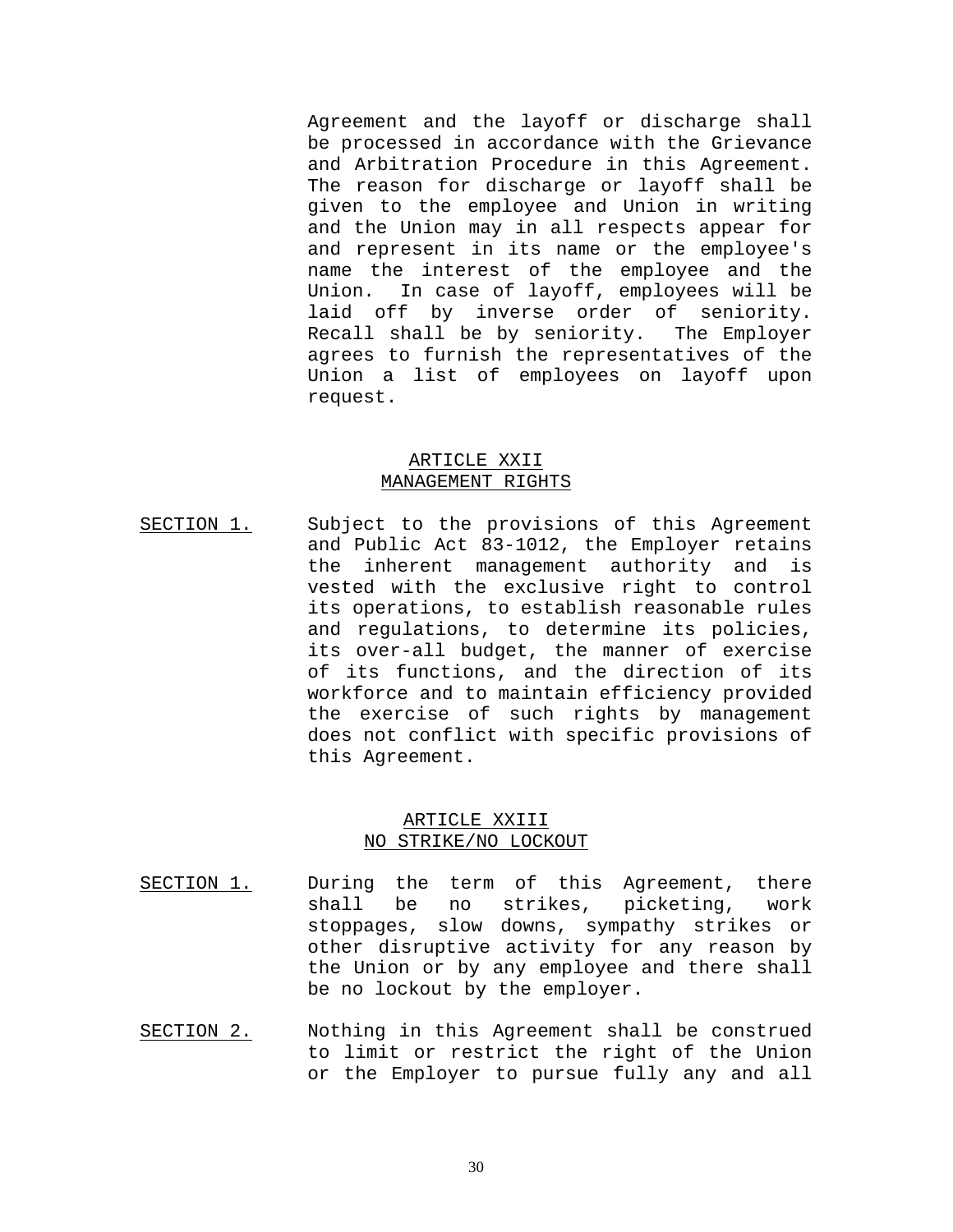remedies available under law in the event of a violation of this Article.

SECTION 3. The quitting of labor by an employee or employees in good faith because of abnormally dangerous conditions for work at the place of employment of such employee shall not be deemed a strike under this Contract.

### ARTICLE XXVI DRUG/ALCOHOL TESTING

- SECTION 1. All employees in the bargaining unit are subject to periodic random drug and alcohol testing and testing resulting from reasonable suspicion. In addition, an employee will be tested for both drugs and alcohol following any OSHA reportable event or any accident<br>which results in a fatality, injuries which results in a fatality, injuries<br>requiring transportation to a medical transportation to a medical facility, disabling damage to any vehicle or property or a citation under state or local law for a moving traffic violation arising from an accident.
- SECTION 2. Discipline. Upon the return of a positive drug or alcohol test, the following will result:

If an alcohol test results in an alcohol concentration of .02 or more, but less than .04:

- 1. First Offense The employee will be immediately removed from the performance of his/her duties for at least twentyfour (24) hours or until the start of the employee's next regular shift (whichever<br>is later). The employee will also is later). The employee will also receive a mandatory referral to the Employee Assistance Program (EAP).
- 2. Second Offense The employee will be suspended for 10 days without pay and must agree to sign a Return-to-Duty Contract.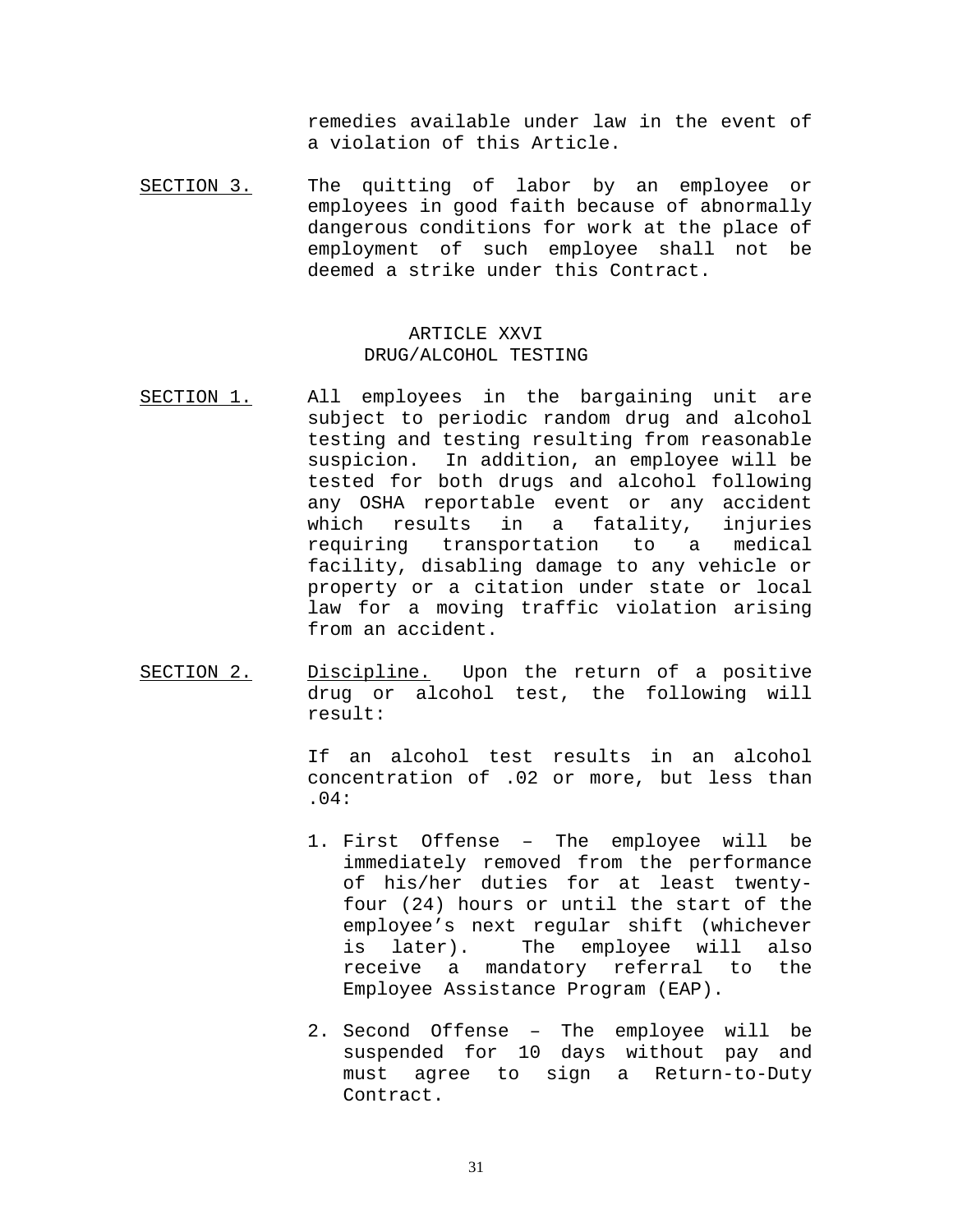3. Third Offense – The employee will be terminated.

If an alcohol test results in an alcohol concentration of .04 or greater:

- 1. First Offense The employee will be subject to a minimum 15 day suspension without pay and must agree to sign a Return-to-Duty Contract, if applicable.
- 2. Second Offense Any employee who tests positive for drugs and/or alcohol within five (5) years of his or her previous positive test will be automatically terminated.\*

\*If an employee has previously tested positive for drugs and /or alcohol (.02 or greater), an alcohol concentration of .04 or greater shall be considered a Second Offense under this Section and the employee will be automatically terminated.

If a drug test result is positive:

- 1. First Offense The employee will be subject to a minimum 30 day suspension without pay and possible discharge and must agree to sign a Return-to-Duty Contract, if applicable.
- 2. Second Offense Any employee who test positive for drugs and/or alcohol within five (5) years of his or her previous test will be automatically terminated.
- SECTION 3. Compliance With Testing Requirements. Any employee subject to drug and alcohol testing who provides false information in connection with a test or who attempts to falsify test results through tampering, contamination, adulteration or substitution shall be removed<br>from duty immediately and his or her from duty immediately and his or employment terminated.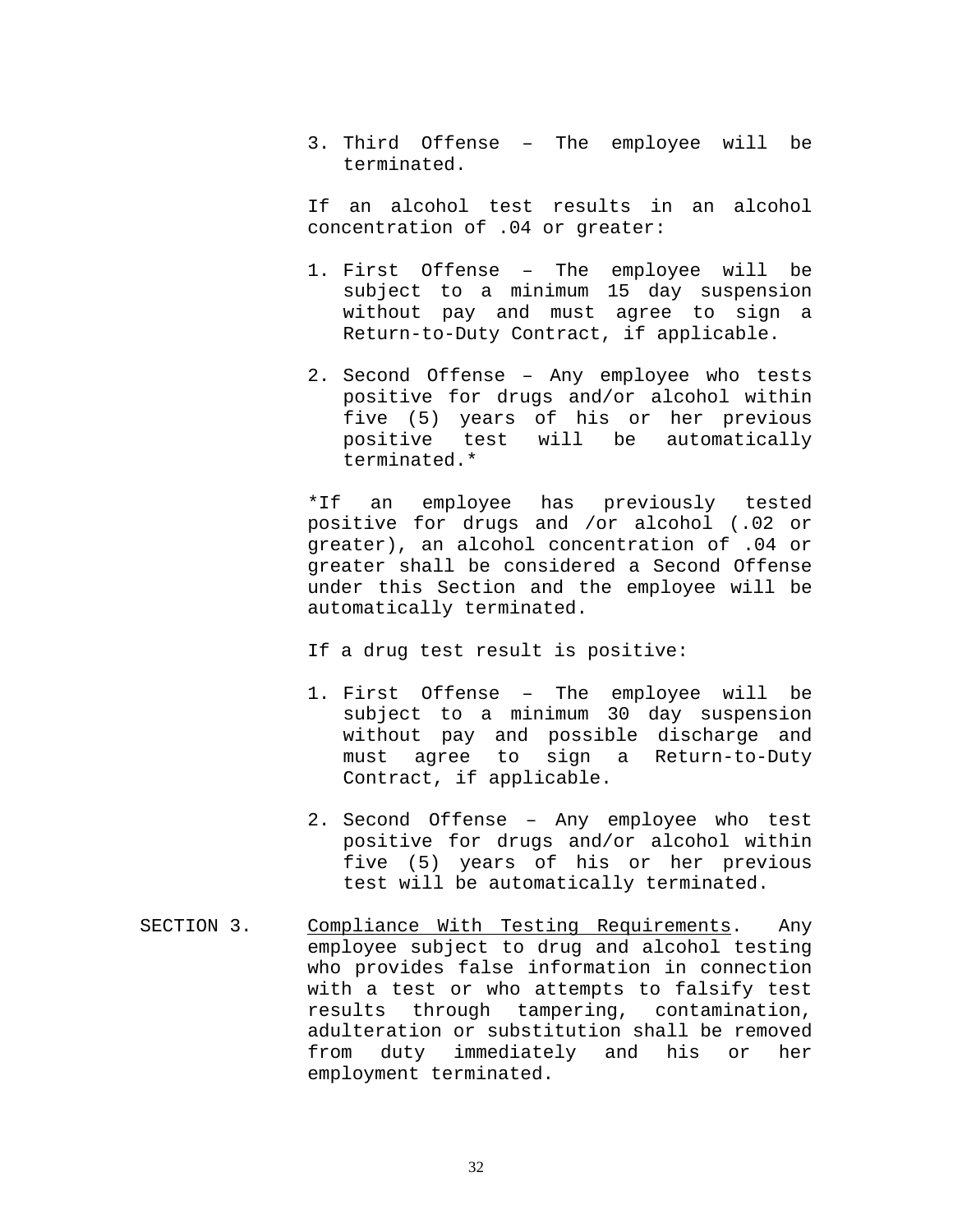A refusal to test shall be considered a positive test. Refusal can include, but is not limited to, an inability to provide a specimen or sample without a valid medical explanation, as well as a verbal declaration, obstructive behavior or physical absence resulting in the inability to conduct the test.

- SECTION 4. Return–to-Duty Contracts. An employee who is allowed to return to duty after engaging in prohibited conduct must agree to a Return-to-Duty Contract. The contract shall include, but is not limited to the following:
	- 1. A release-to-work statement from an approved Substance Abuse Professional (SAP) prior to returning to work.
	- 2. An agreement from the employee to complete any recommended treatment or rehabilitation programs.
	- 3. A negative test for drugs and/or a less than .02 test result for alcohol prior to returning to work. The employee will be responsible for the cost of such testing.
	- 4. An agreement to unannounced frequent follow-up testing.
	- 5. A statement of expected work-related behaviors prior to returning to work.

Violation of the Return-to-Work Contract is grounds for discharge.

SECTION 5. Confidentiality. Information and records relating to positive drug and/or alcohol test results, drug and/or alcohol dependencies and legitimate medical explanations provided by the Medical Review Officer (MRO) shall be held confidential. Such record<br>explanations may be disclosed explanations may be disclosed among directors, managers and/or supervisors on a need-to-know basis and may be disclosed where relevant to a grievance, Civil Service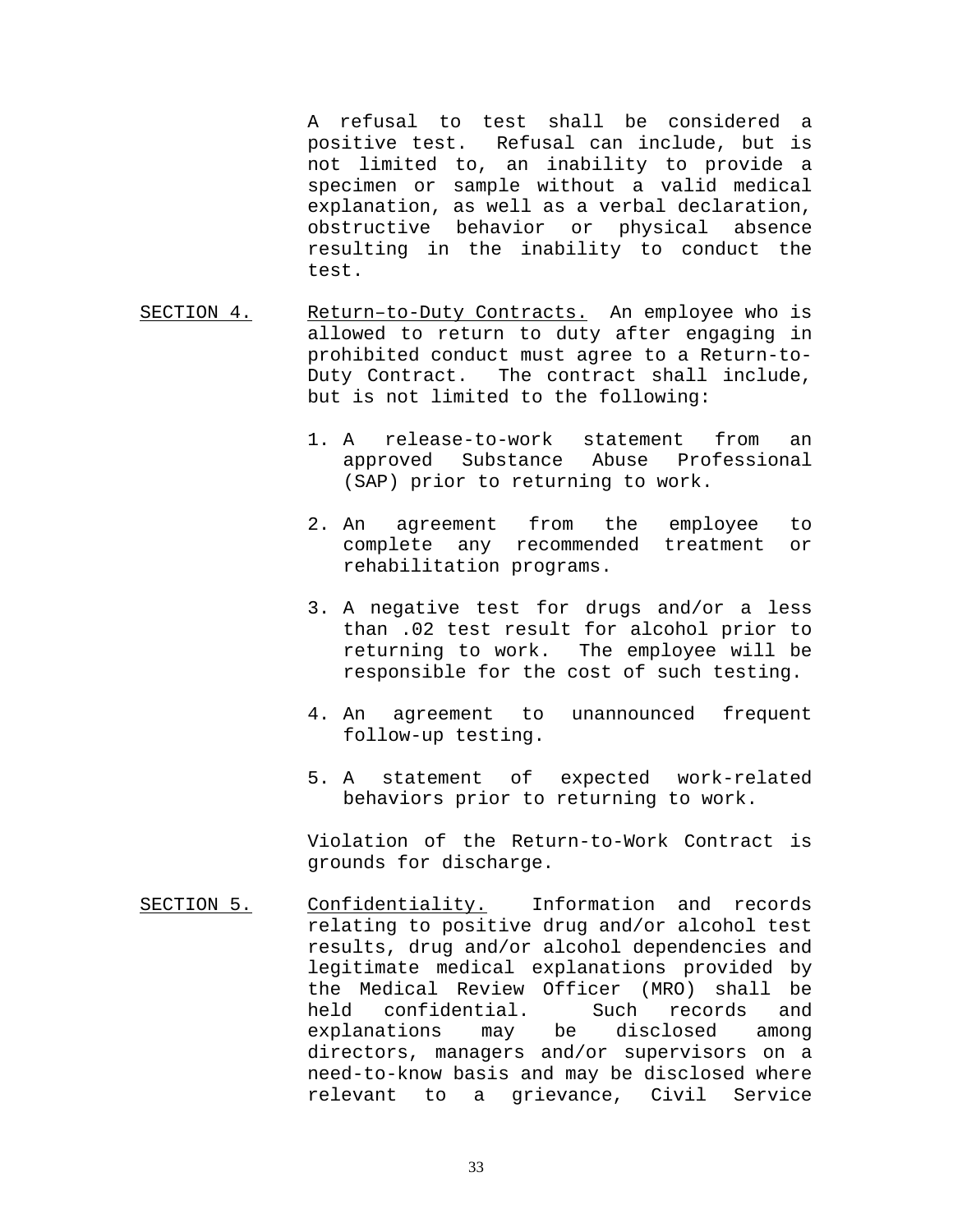hearing charge, claim or other legal proceeding initiated by or on behalf of an employee.

Employees shall, upon written request, have access to their own results and to records relating to them which the MRO provides the City or receives from the City's laboratory. Any employee who violates confidentiality under this policy shall be subject to disciplinary action.

#### ARTICLE XXV

#### DURATION, AMENDMENT AND TERMINATION

- SECTION 1. Term. This Agreement shall become effective October 1, 2021 and shall be extended for a five (5)year period to September 30, 2026. It shall continue in effect from year to year thereafter, unless notice for amendment or termination is given in the manner provided herein.
- SECTION 2. Notice to Amend or Terminate. Either party desiring to amend or terminate this Agreement must notify the other in writing at least sixty (60) days prior to the termination date.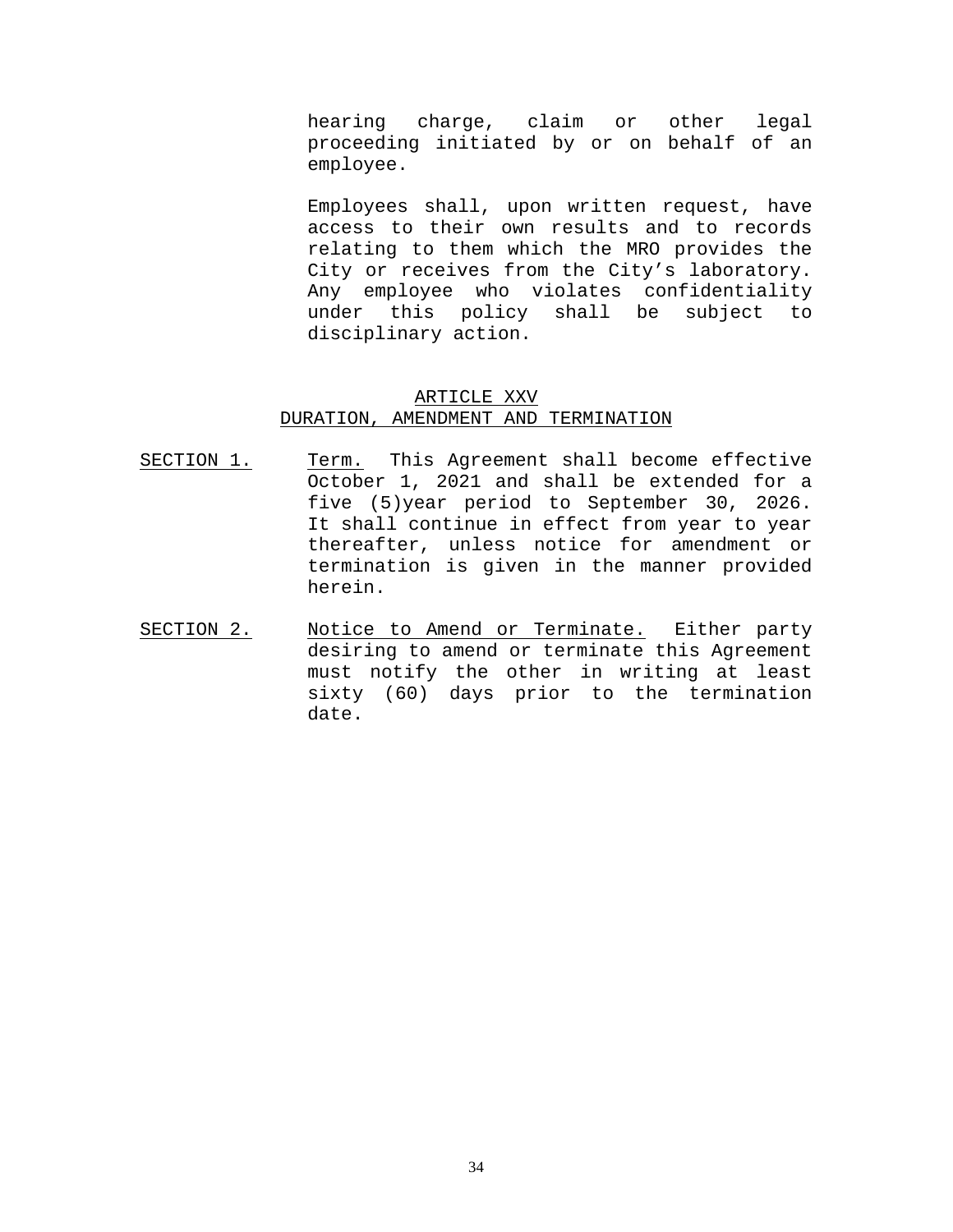IN WITNESS WHEREOF, the parties have executed this 

MID-AMERICA CARPENTERS REGIONAL COUNCIL

James O. Langfelder, MAYOR

City of Springfield

1-7-2022

 $01 - 14 - 22$ 

Business Representative of the United Brotherhood of Carpenters and Joiners of America Local Union No. 270, Springfield, Illinois

 $7073$ Date